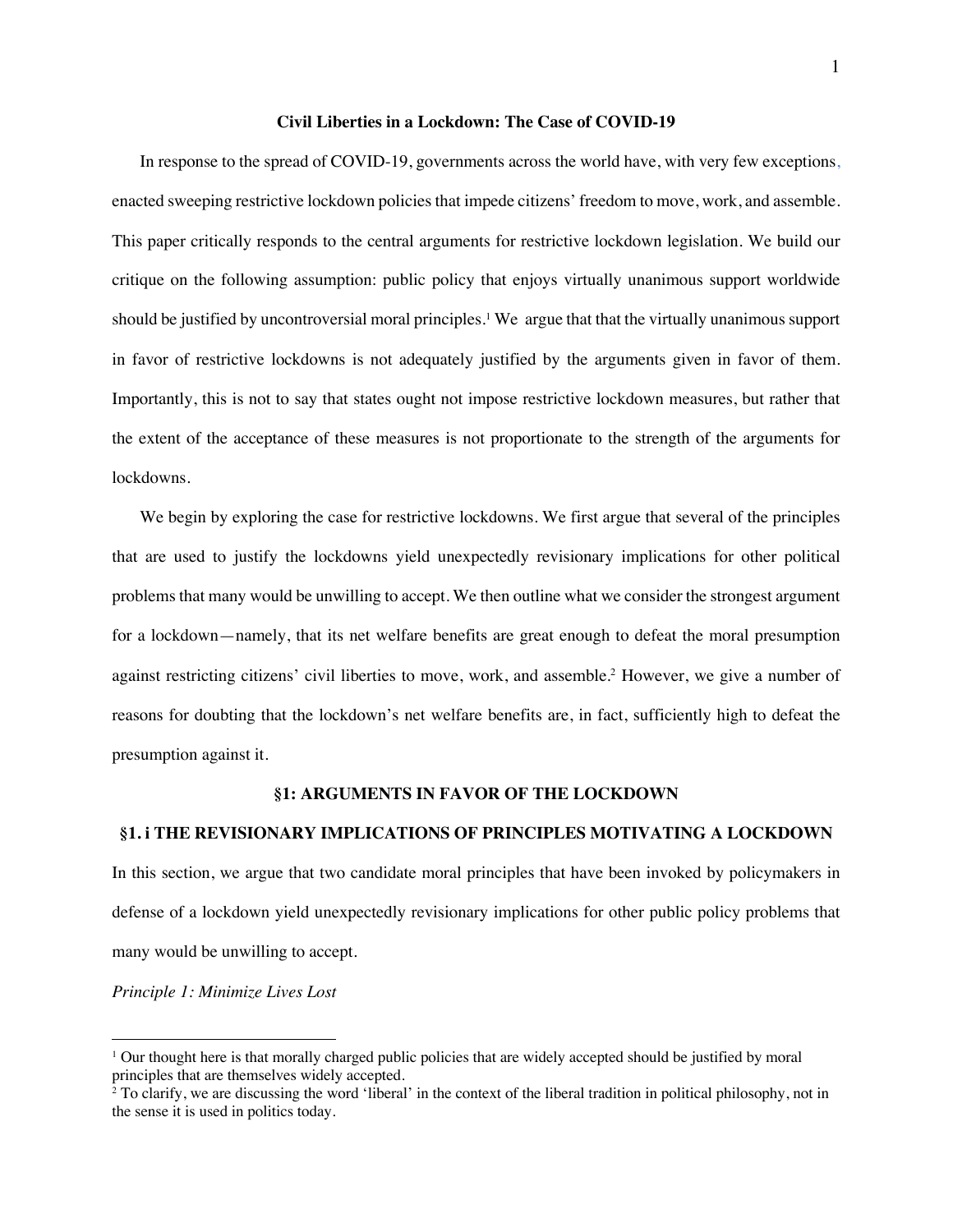One argument for restrictive lockdowns is not likely to find favor among philosophers but nevertheless has widespread appeal, both among the public and lawmakers. It alleges that states ought to institutionalize the policy that minimizes expected lives (or perhaps life years) lost. For instance, Andrew Cuomo, Governor of New York, said:

My mother is not expendable, your mother is not expendable and our brothers and sisters are not expendable, and we're not going to accept the premise that human life is disposable, and we're not going to put a dollar figure on human life. The first order of business is to save lives, period. Whatever it costs (Klar 2020).

Later, Cuomo stated, "This is not a situation where you can go to the American people and say, 'How many lives are you willing to lose to reopen the economy?' We don't want to lose any lives. You start to hear these, to me, what are absurd arguments" (Higgins-Dunn and Kim 2020). The idea here is that no loss of economic welfare is great enough to justify a loss of life.

One objection to this view is that it would rule out too many unobjectionable public policies. The state could reduce the number of deaths due to car accidents by dramatically reducing speed limits. More creatively, it could take up economist Gordon Tullock's sarcastic suggestion to mandate the installation of a spike on all steering wheels to incentivize safe driving. Daylight savings time kills people by making them more accident prone (Varughese and Allen 2001). States could reroute all tax revenue away from nonessentials like museums, parks, research grants for philosophers, and so on to foreign aid to fight malaria. It could abolish all taxation on income earned from life-saving labor like medical work, thereby increasing its supply (Freiman 2013, 262).

We suspect that few would be willing to accept the preceding policy proposals. It is rational to trade off some risk of death for other sorts of goods. We see this tradeoff reflected not only at the level of institutional decision making, but at the level of individual decision making as well. People take relaxing Sunday drives that place them at a risk of a deadly accident because they deem the relaxation worth the risk. They take planes to arrive at vacation destinations. They eat sugar. They go BASE jumping. Even if you're risk averse, it's unlikely you'll argue that these choices are *necessarily* irrational.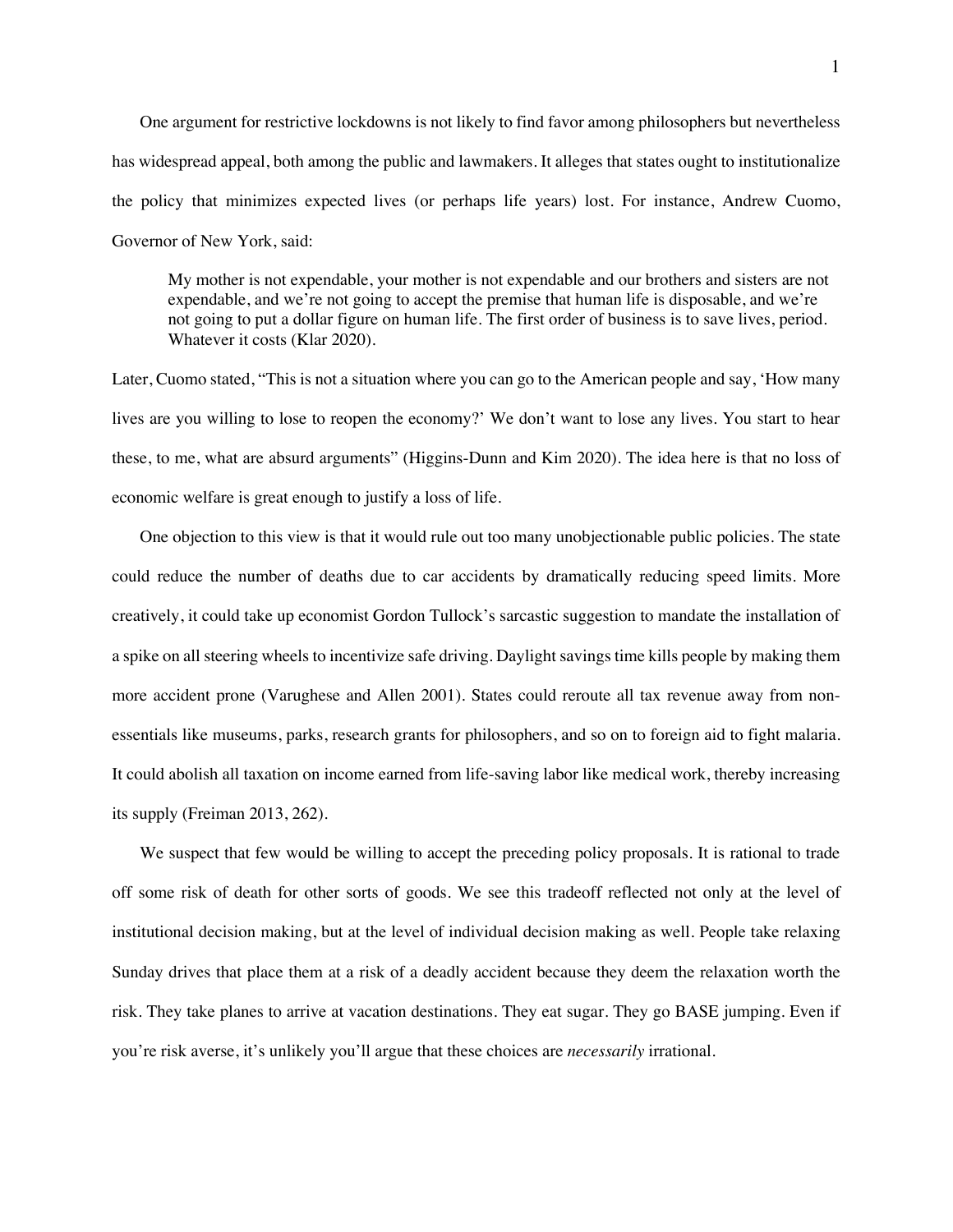It's worth noting that while many people profess to hold certain values sacred—possessing infinite weight—it turns out that they often misunderstand their own assessment of these values. Experimental results show that people are willing to trade off an allegedly infinitely valuable "protected value" if, e.g., it conflicts with another protected value, the odds of harm resulting from violations of the value are sufficiently low, or the magnitude of the harm is sufficiently low (Baron and Leshner 2000). And this is exactly what we observe in everyday practice—we say that we place infinite value on human life, but we put that life at risk every time we drive our car on the road. As the experimenters themselves note, "The results suggest that expressions of infinite trade-offs need not be accepted at face value" (Baron and Leshner 2000, 193).

Crucially, one need not be a consequentialist to find the preceding objections plausible. Rather we may simply accept tradeoffs that we would be fine applying in our own case. That is, we accept that people will die with a 65mph speed limit, even if we should be the ones who die. In that manner, these tradeoffs are different than the familiar "save 5 by killing 1" variety because we do not know ex ante whether we will be the 1 or in the group of 5.

### *Principle 2: Defer to Experts*

A second principle would have us simply defer to expert opinion. If a majority of epidemiologists or social scientists favor lockdowns, we should trust their judgment. Of particular interest is a survey of economists that found widespread support for tolerating the economic costs of severe lockdowns (IGM Forum 2020).

There are at least three objections to the "defer to experts" principle. First, our perception of expertise is distorted by partisan bias (Kahan et al. 2011). In short, we are more likely to judge someone an expert when their opinion aligns with our political priors. Thus, an appeal to experts might be unproductive, because it may function as a way of reasserting our preexisting political commitments. By analogy, an appeal to experts about the employment effects of the minimum wage will be of little value if those on the right reflexively defer to anti-minimum wage economists, while those on the left do the same with prominimum wage economists.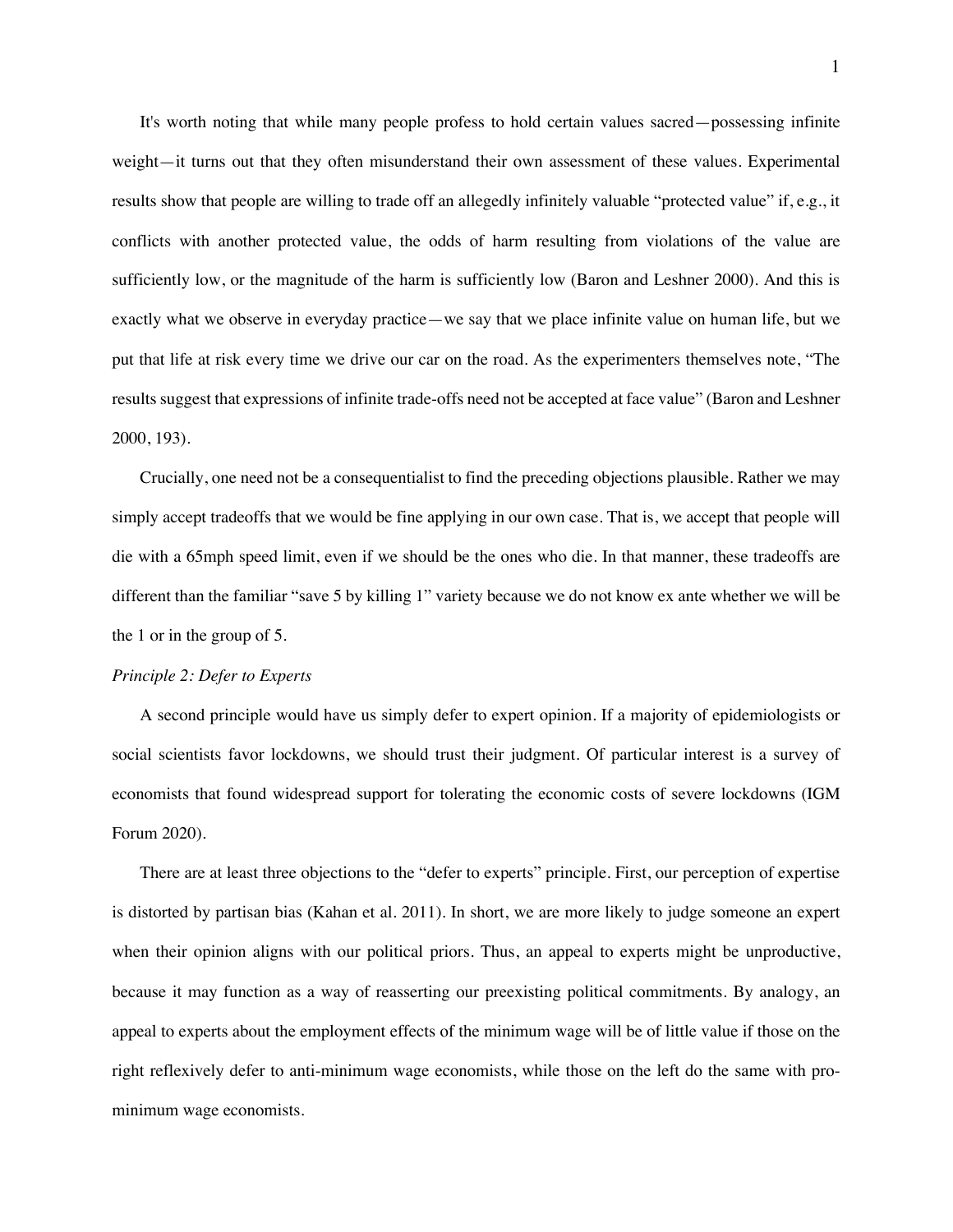Second, there are different sorts of expertise—epidemiological, economic, political, moral and so on. Medical expertise isn't the same as expertise in knowing what is best for people all things considered (Flanigan 2017). For instance, your surgeon probably knows more than you do about knee replacement surgery, but you probably know better than she does whether the surgery is the right call for you. Experts in moral philosophy may very well reach a different opinion about lockdowns than experts in epidemiology.3

Lastly, people inside and outside of the academy seem to reject the "defer to experts" principle in a surprising number of cases. This point becomes clear when we consider the consensus views of the majority of economists compared to the views of average Americans. If we were to really follow the "defer to experts" principle, we would have much more sympathetic views toward open borders, free trade, markets in human biological materials, a drastic reduction in professional licensing policies, the abolition of foreign aid, and much more.<sup>4</sup> Yet these are unpopular policies—we take it that many people who defend the lockdown would not endorse most of them. If the principles that undergird the lockdown argument yield implications that lockdown advocates are unwilling to accept, then advocates either ought to reject them or craft explanations of why such implications can be tolerated.

### **§1. ii THE PRESUMPTION AGAINST THE LOCKDOWN**

Having argued against two likely justifications for the lockdown, we will now turn to what we consider a stronger argument in favor of restrictive lockdowns. This argument contends that there is a moral presumption against lockdown measures that violate civil liberties, yet alleges that the welfare benefits of these measures are sufficiently high to defeat the presumption. So, the structure of an argument for a lockdown could be roughly as follows: states have a presumptive duty not to interfere coercively with freedom of occupational choice, assembly, and movement. But when the welfare costs of honoring this duty are excessively high, an emergency clause kicks in and overrides it.

<sup>&</sup>lt;sup>3</sup> For morally motivated concerns about the lockdown, see Singer and Plant 2020.

<sup>4</sup> For expert economists' opinion on kidney markets and immigration in particular, see IGM Forum 2014.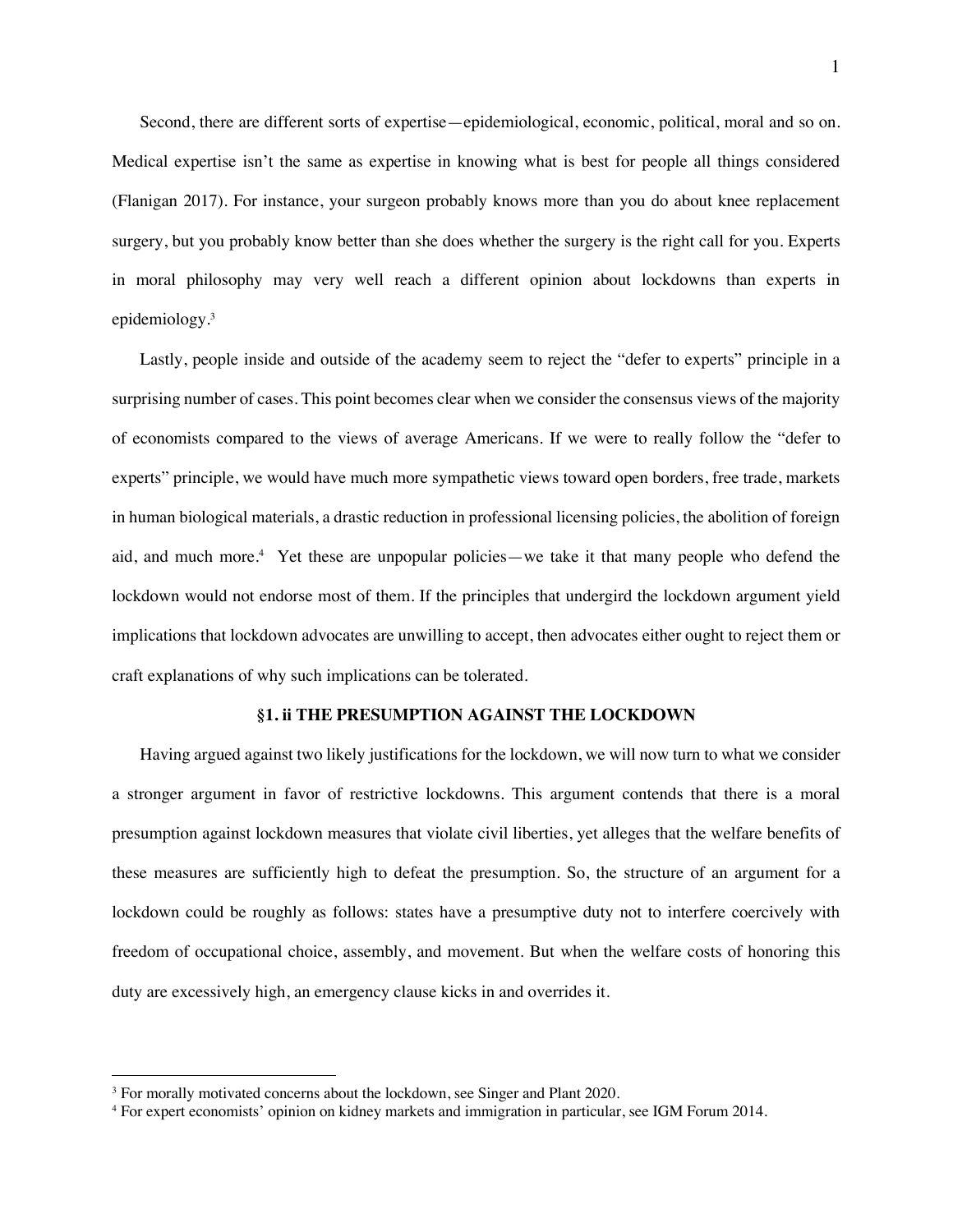To begin, notice that certain measures designed to save lives during a pandemic will require violating basic civil liberties such as the freedom of occupational choice, movement, assembly. Quarantine restrictions may compel citizens to not come to work, to not travel, and to not gather with other people. Some jurisdictions even criminalized exiting the home for any reason other than something essential (i.e. to buy food, visit doctors, and so on).

Liberals tend to assign the protection of civil liberties lexical priority over competing concerns, including saving lives and improving public health.<sup>5</sup> (We'll say more about lexical priority below.) Freedom of religious practice protects the right of a Jehovah's Witness to decline a lifesaving blood transfusion. A right of bodily autonomy protects citizens from coerced-but-life-saving blood and bone marrow draws.<sup>6</sup> An irreplaceable heart surgeon is at liberty to retire early even though this exercise of occupational choice means that some patients will die who otherwise would have lived.7 Liberal states do not mandate quarantines during flu season even though the flu kills tens of thousands of people every year. To be clear, we agree that the public health risk of COVID-19 far outstrips that of the flu. Our point is that liberals already accept the priority of some rights over minimizing lives lost.8

At first blush, then, a basic commitment of liberalism rules out the central rationale for a lockdown namely, that violations of civil liberties enjoy unconditional priority over public health concerns. But, this move is too quick. Many theorists argue that a moral code ought to include a disaster avoidance clause.<sup>9</sup> By way of example, consider that even unflinching deontologists like Robert Nozick are open to the idea that we may violate ordinary deontic constraints to avoid massive costs (Nozick 1974, 30). Similarly, in an underappreciated passage, John Rawls admits there aren't *really* any principles that enjoy lexical priority over all competing moral considerations: "While it seems clear that, in general, a lexical order cannot be

<sup>&</sup>lt;sup>5</sup> The most prominent example of this view is, of course, John Rawls. See Rawls 1999, 38. However, most liberals are unwilling to compromise citizens' civil liberties for the sake of other values.

<sup>6</sup> For a relevant legal case see McFall v. Shimp 10 Pa. D. & C. 3d 90 (1978).

<sup>7</sup> Rawls writes that "What kind of work people do, and how hard they do it, is up to them to decide in light of the various incentives society offers" (2001, 64).<br><sup>8</sup> CDC, "Burden of Influenza."

<sup>9</sup> For a similar account of the presumption against lockdown measures and the considerations that would defeat it, see Winsberg, Brennan, and Surprenant (2020).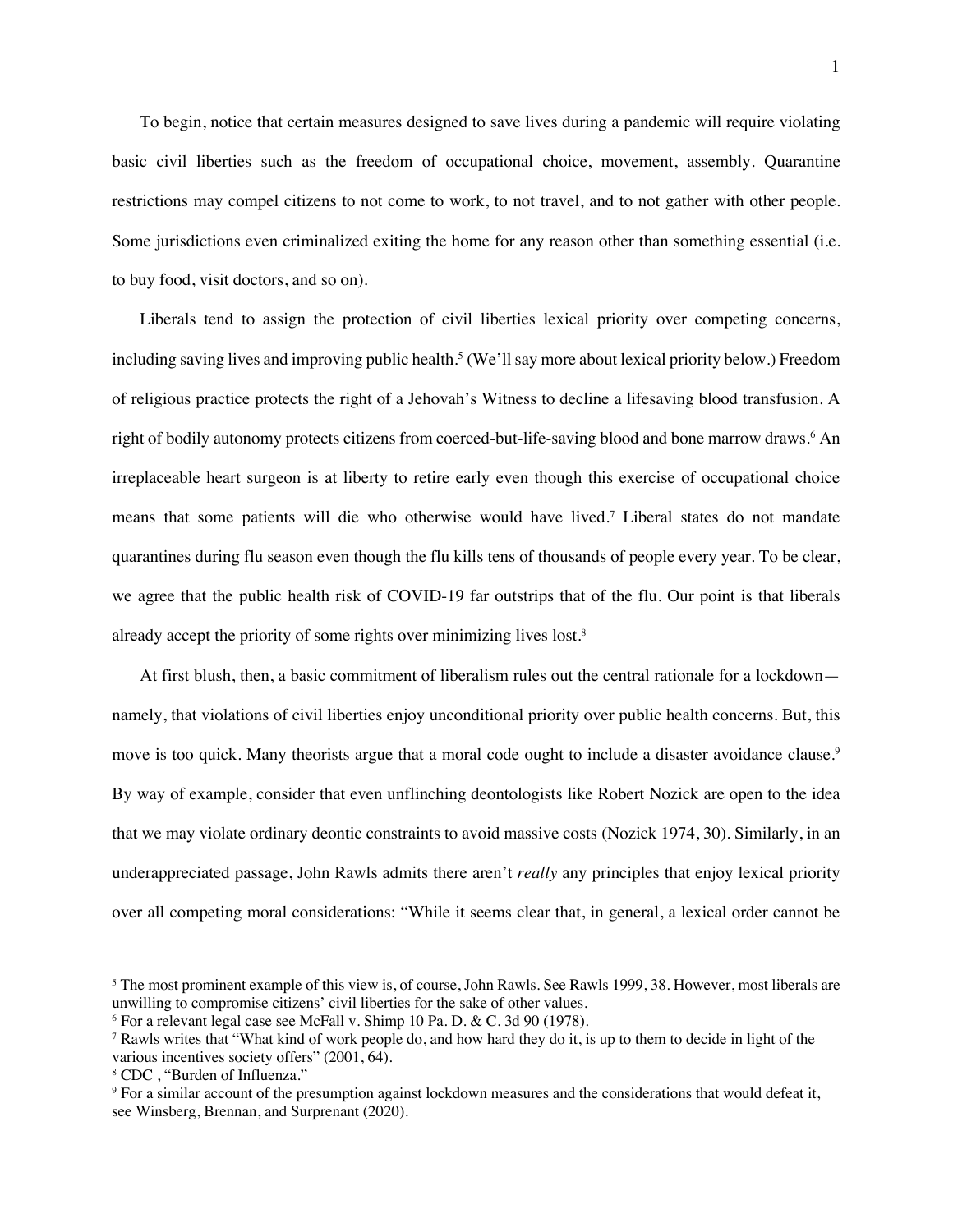strictly correct, it may be an illuminating approximation under certain special though significant conditions" (Rawls 1999, 40). Rule consequentialists are also happy to endorse a moral rule that suspends other moral rules in the event of a disaster.10 A pluralistic moral theory that assigns moral weight to both welfare considerations and deontic considerations is committed to the appropriateness of violating deontic constraints should the welfare effects be great enough. Some deontologists endorse a "threshold" view, according to which deontic constraints may be overridden should the welfare costs of respecting them exceed some point.<sup>11</sup>

This style of argument accords with the Siracusa Principles, which articulate international standards for the derogation and limitation of human rights in cases of emergencies (Siracusa 1985). These principles, which were originally formulated in 1984 by the International Commission of Jurists, accept that "public health may be invoked as a ground for limiting certain rights in order to allow a state to take measures dealing with a serious threat to the health of the population or individual members of the population" (Siracusa 1985). Moreover, *Human Rights Watch* explicitly states,

The scale and severity of the COVID-19 pandemic clearly rises to the level of a public health threat that could justify restrictions on certain rights, such as those that result from the imposition of quarantine or isolation limiting freedom of movement. (Human Rights Watch 2020)

In contrast, we take seriously the idea that there ought to be a disaster avoidance clause but argue that defenses of restrictive lockdowns have failed to successfully make their case.

Proponents of lockdowns generally accept four conditions of good disaster avoidance policy. We will spend the remainder of this section outlining those conditions before explaining why there are good reasons for doubting that these conditions have in fact been met in the case of COVID-19-related restrictions. First, the duration of the rights restrictions must be limited. The Siracusa Principles specify that the duration "of any derogation measure shall be such only as are strictly necessary to deal with the threat to the life of the nation and are proportionate to its nature and extent" (Siracusa 1985, 11). As a group of UN experts said with respect to the emergency measures introduced in response to the COVID-19

<sup>10</sup> See, e.g., Brandt 1992, 151; Hooker 2000, 98-9.

<sup>&</sup>lt;sup>11</sup> See Moore 1997.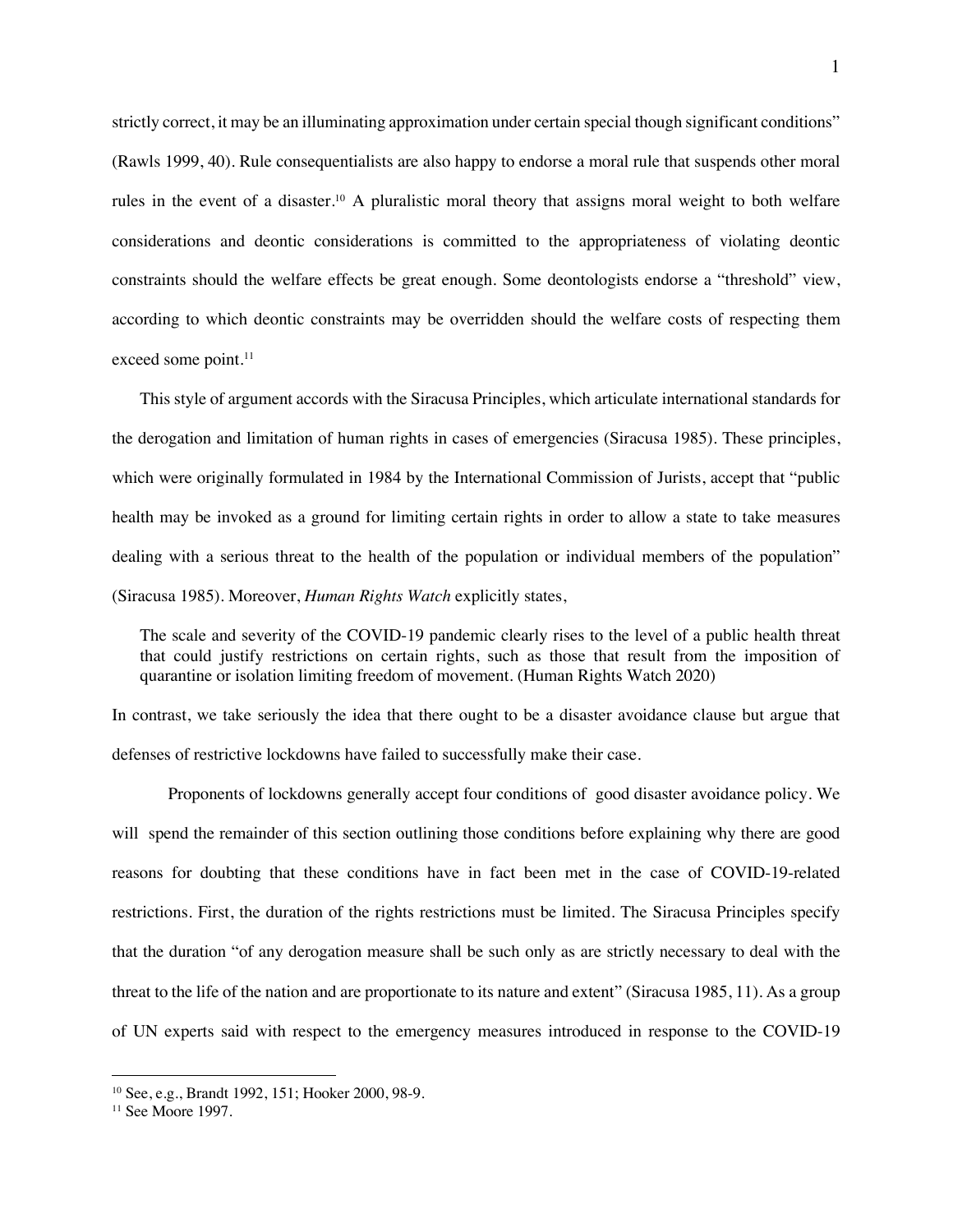pandemic, "To prevent such excessive powers to become hardwired into legal and political systems, restrictions should be narrowly tailored and should be the least intrusive means to protect public health" (UNHR 2020). Given that restrictions on civil liberties are justified strictly as a short-term emergency measure, it's critical that they not become permanent features of our legal institutions.

Second, the UN experts insist that "emergency declarations based on the COVID-19 outbreak should not be used as a basis to target particular groups, minorities, or individuals . . . Restrictions taken to respond to the virus must be motivated by legitimate public health goals" (UNHR 2020). The rationale for this principle is straightforward: using public health concerns as a pretext to target specific individuals or groups is incompatible with a liberal commitment to equality under the law and government transparency.

Third, the welfare losses prevented by the rights violations must be great enough to outweigh the welfare losses *caused* by the rights violations to a sufficient extent. For instance, COVID-19 poses serious risks to public health, and thus, social welfare. However, the lockdown itself may result in serious economic, physical, and psychological costs. If the *net* welfare effect of the policy is only trivially beneficial, or even harmful, then welfare considerations wouldn't suffice to override the strong presumption against civil liberty violations. According to the argument sketched above, the net costs of failing to restrict civil liberties must be sufficiently grave to justify the restriction.

The presumption against liberty restrictions also supports the fourth condition: as the Siracusa Principles state, "In applying a limitation, a state shall use no more restrictive means than are required for the achievement of the purpose of the limitation" (Siracusa 1985, 6). Because there is a presumption against restriction, states ought to favor less restrictive measures to more restrictive measures, all else equal.

In summary, there are four questions, formed according to authoritative sources accepted by most proponents of lockdown, that must be answered in the affirmative if the lockdowns are to defeat the liberal presumption:

- (1) Can we expect the rights restrictions to last a sufficiently short amount of time?
- (2) Can we expect the rights restrictions to be confined to the aims of public health or will they "be used as a basis to target particular groups"?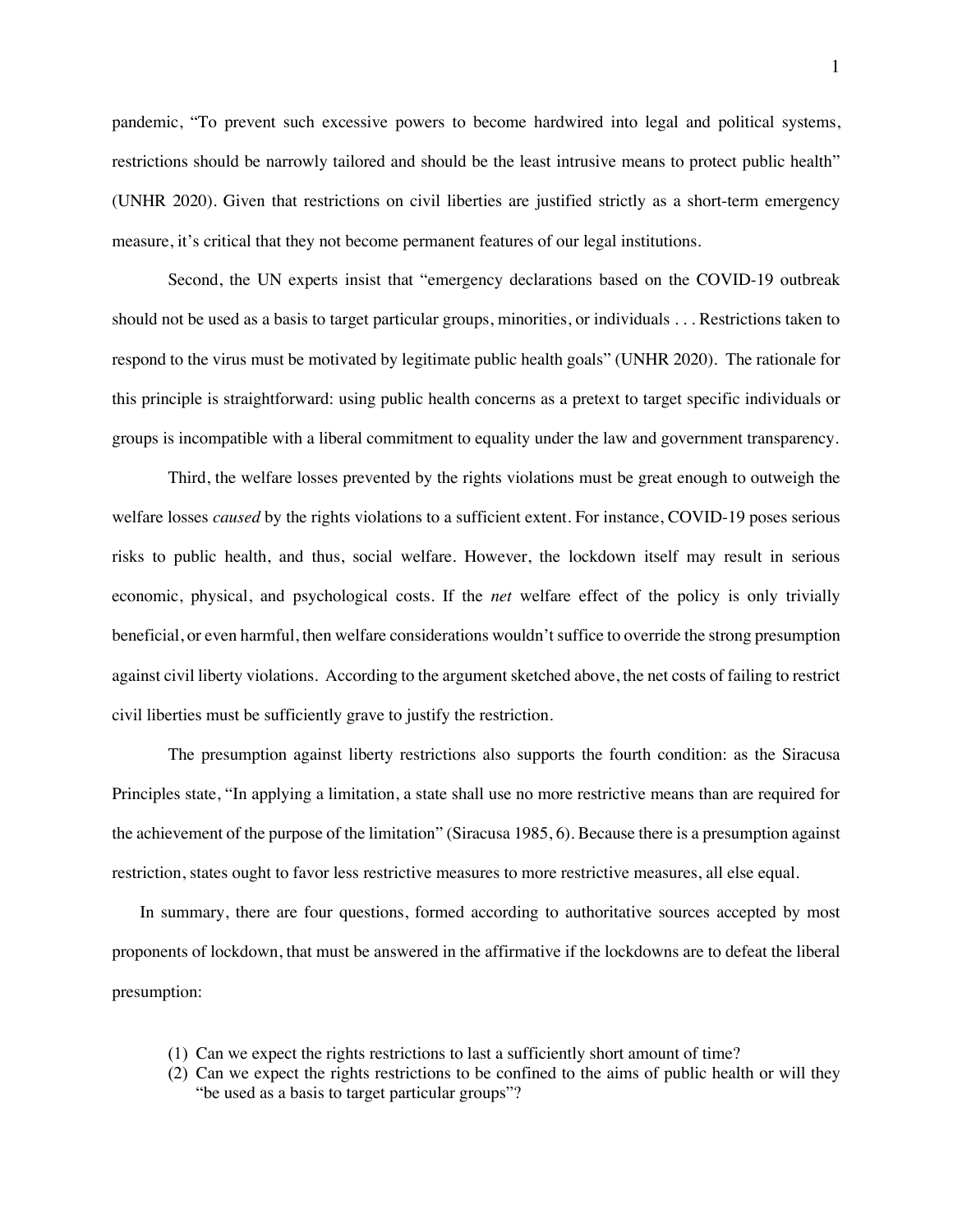- (3) What are the net welfare effects of the lockdowns?
- (4) Are there means less restrictive than a lockdown that can achieve comparable public health outcomes?

We argue that the answers to all of these questions are uncertain, which weakens the case for a lockdown. In the next section, we consider each question in turn.

### **§2: REASONS TO DOUBT THAT THE PRESUMPTION AGAINST THE LOCKDOWN IS**

### **DEFEATED**

Thus far, we have argued that two initial principles that might justify the lockdown are more controversial than they first appear. Moreover, liberals ought to oppose lockdowns unless specific conditions are satisfied. In this section, we argue that there is considerable doubt as to whether these conditions are, in fact, satisfied in the case of COVID-19 restrictions. In what follows, we will survey each condition and explain the grounds for doubting that it is met by the COVID-19 crisis.

## **§2.i. CAN WE EXPECT THE RIGHTS RESTRICTIONS TO LAST A SUFFICIENTLY SHORT AMOUNT OF TIME?**

To begin, there is simply no guarantee that all of the violations will be temporary. As the UN experts observed, there is a tendency for "excessive powers to become hardwired into legal and political systems" (UNHR 2020). The lockdowns may lead to power grabs from corrupt leaders. For example, Viktor Orban has already used the virus as a way to expand his emergency powers in Hungary (Brands 2020). Similar patterns have been observed in Poland, Slovenia, and Serbia (Hodal).

Even stable liberal democracies are at risk of long-term civil rights erosions. For one, crises tend to change people's attitudes toward government, making them more receptive toward state power. For instance, in the aftermath of the 9/11 attacks, people's trust in government and demand for government action increased (Newport 2020). This might explain why Trump's approval rating initially rose in the wake of the COVID-19 outbreak (Trump 2020). A friendlier attitude toward the state and political leaders may make citizens less resistant to inappropriate expansions of government power.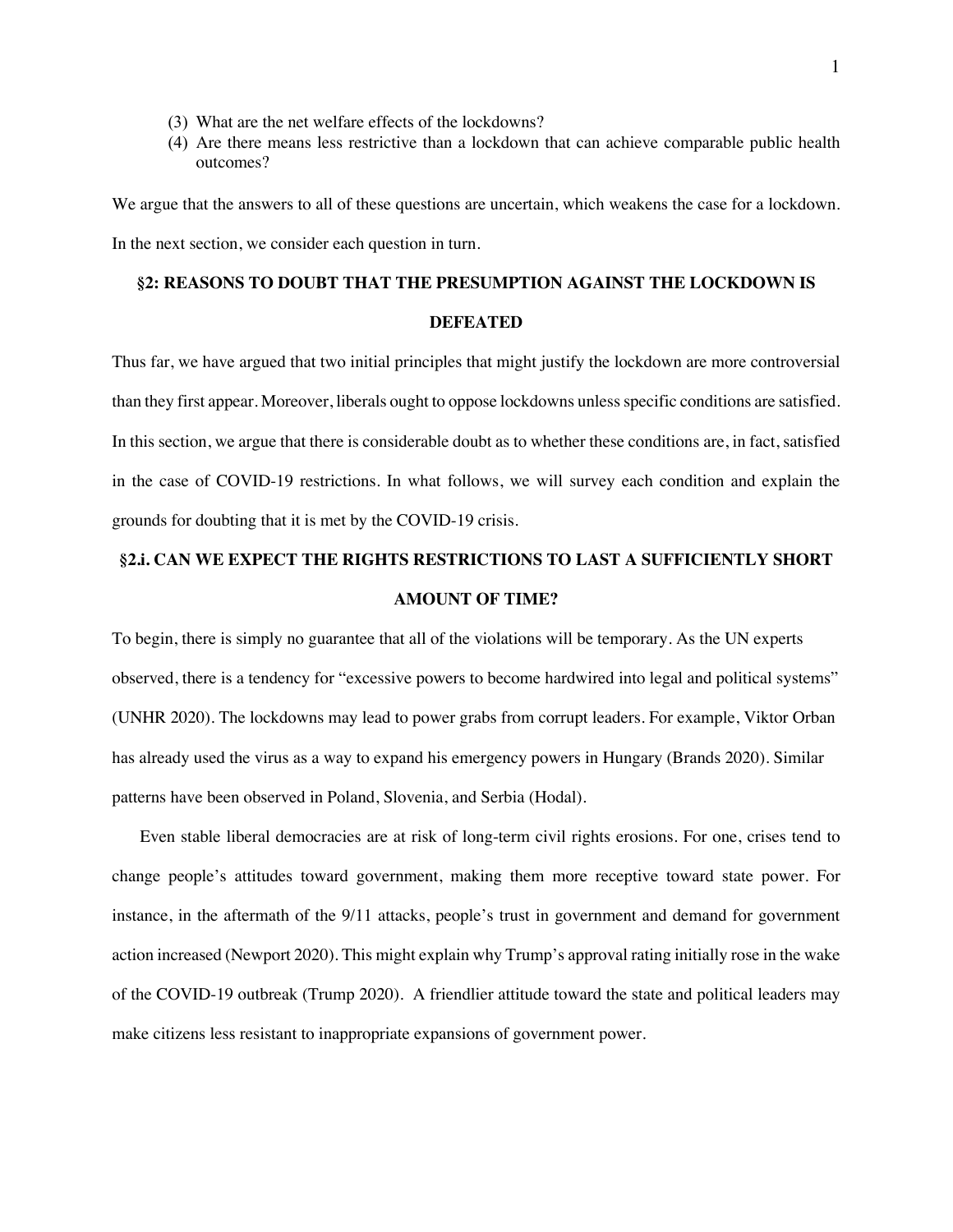Historically, expansions of state power initiated during crises endure long after the crisis has subsided. For instance, the Espionage Act of 1917—passed to address spying during World War 1—has been used by both the Obama and Trump administrations to prosecute suspected leakers (Myre 2020). The 2001 Authorization for Use of Military Force passed in the wake of the September  $11<sup>th</sup>$  terrorist attacks, has been used by subsequent administrations to conduct military operations that are wholly unrelated to its original purpose (Davis 2018). Another institutional response to the 9/11 attacks—the USA Patriot Act—expanded the government's surveillance powers and has been abused to erode Americans' privacy rights (Kravets 2013).

With respect to the COVID-19 outbreak in particular, as states increase citizen surveillance to track and control COVID-19, they have the potential to retain these powers over the long term (Hamilton 2020). As Albert Fox Cahn of the *Surveillance Technology Oversight Project* argues, "We could so easily end up in a situation where we empower local, state or federal government to take measures in response to this pandemic that fundamentally change the scope of American civil rights" (Chandler 2020). In sum, it is hard to be confident that all lockdown-related rights restrictions will not endure after the public health crisis has passed.

# **§2.ii. CAN WE EXPECT THE RIGHTS RESTRICTIONS TO BE CONFINED TO THE AIMS OF PUBLIC HEALTH, OR WILL THEY BE USED TO TARGET PARTICULAR GROUPS?**

There is also reason to doubt that all lockdown-related rights restrictions are motivated purely by public health considerations. Evidence suggests that some rights restrictions have not been motivated by legitimate health goals and do indeed target particular groups. Consider specifically the case of immigrants. In response to the COVID-19 outbreak, Donald Trump signed a "proclamation suspending entry of immigrants who present risk to the US labor market during the economic recovery following the COVID-19 outbreak" (Trump 2020). White House advisor Stephen Miller told supporters that such restrictions are strategic measures aimed to long term immigration reduction (Bernal 2020). Indeed, restricting immigration has been a central part of Trump's platform from the beginning of his presidential campaign.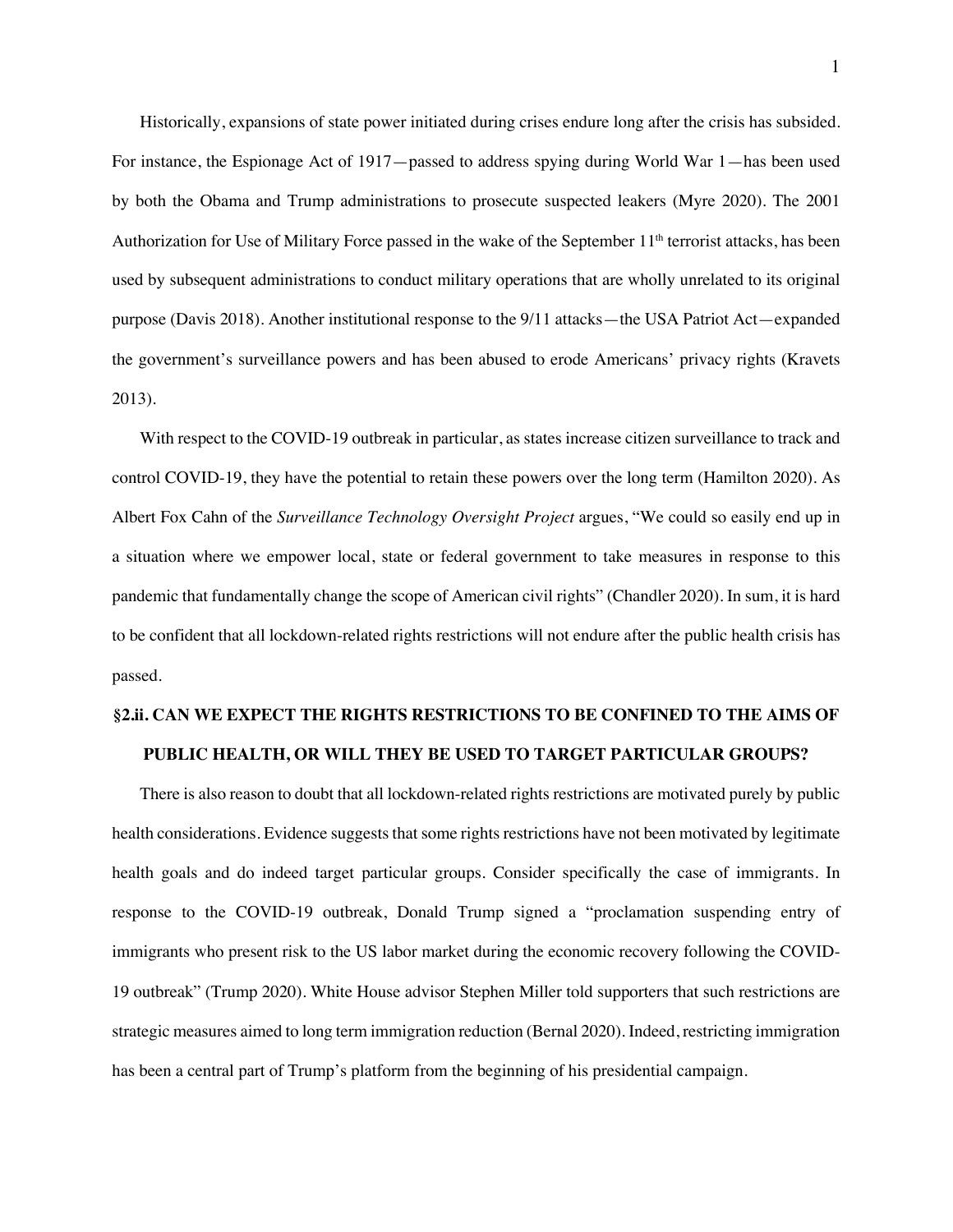COVID-related restrictions have targeted particular groups in other cases as well. For instance, in the months following the initial lockdowns, it has been shown that governments unequally enforced these laws on minority groups. In the United States, patterns of social distancing enforcement display racial bias (Ross 2020). And "in Uganda, we saw LGBT people targeted under the pretext of Covid-19" (Hodal).

### **§2.iii. WHAT ARE THE** *NET* **WELFARE EFFECTS?**

Here, we address condition 3. To assess the net welfare effects of restrictive lockdowns, we naturally need an assessment of the public health risk posed by COVID-19. As stated, a major justification for overriding civil liberties in favor of COVID-19 restrictions is that these restrictions support the general welfare of society. This section argues that this justificatory story is based on uncertain assumptions. Even though COVID-19 does pose a grave risk to public welfare, there are welfare risks to a lockdown as well. The *net*  social benefit of a lockdown is highly uncertain for a number of reasons.

The public health costs of COVID-19 are straightforward enough. Take the case of the US. As of May 2021, there have been over 587,000 recorded deaths attributed to COVID-19 (CDC Data Tracker). Moreover, COVID-19 adversely affects *quality* of life by causing long-term health problems in patients. Estimates suggest that lockdowns significantly reduce the spread of COVID-19 and that stricter measures in the US would have prevented millions of cases.12

However, lockdowns come with costs as well as benefits. First, the lockdown policy will have drastic and far reaching economic effects. Economic downturn obviously involves fewer people with the means to provide for themselves and their families. The United Nations suggests that "hundreds of thousands of children could die this year due to the global economic downturn sparked by the coronavirus pandemic and tens of millions more could fall into extreme poverty as a result of the crisis" (Nichols 2020). The director of the United Nations World Food Program, David Beasley, warns of "multiple famines of biblical proportions" (McNamara 2020). Some estimate that the resulting economic crisis will kill more

 $12$  Cooper et al  $(2020)$ .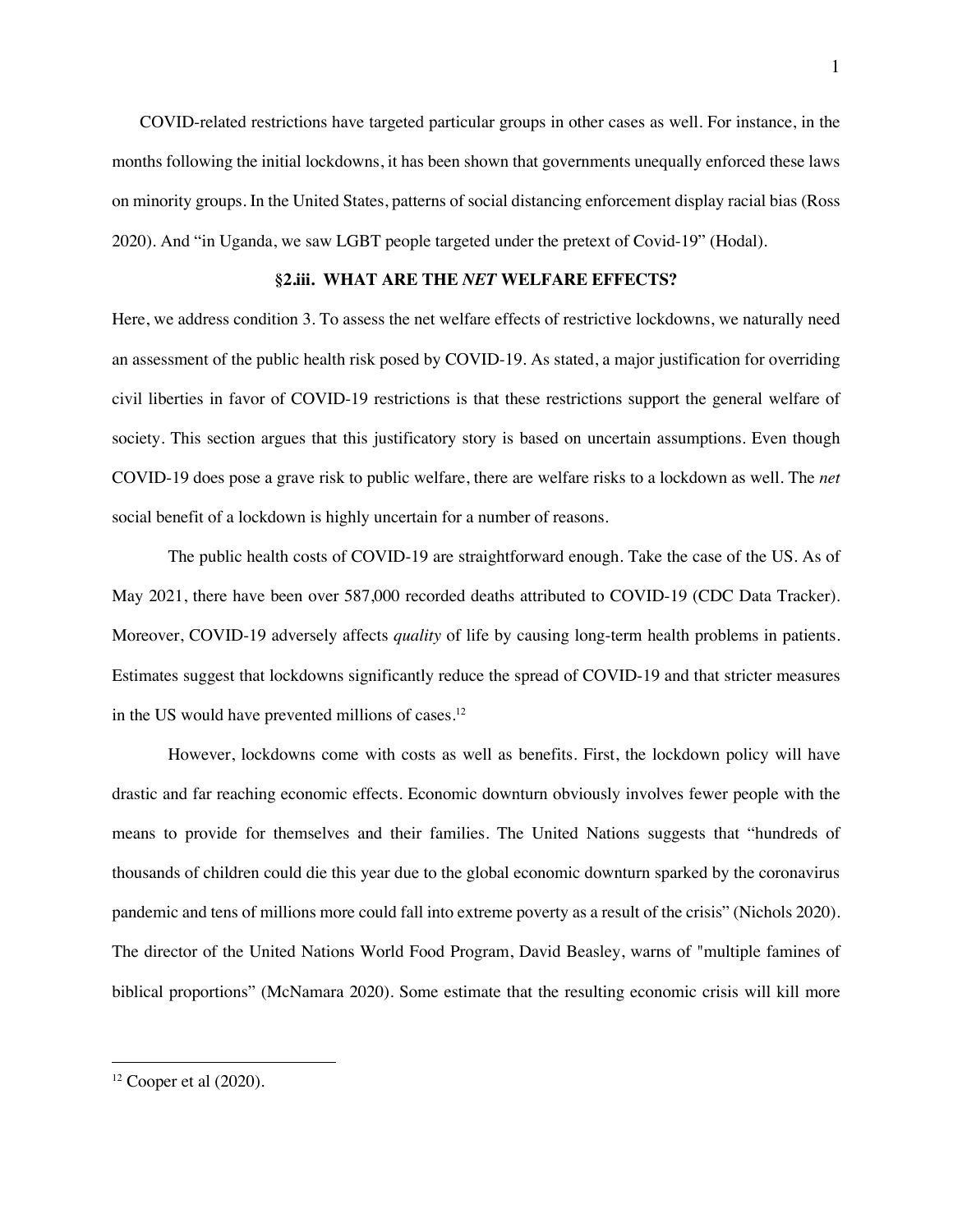people than COVID-19 itself (Matamala 2020). In a recent working paper on the effect of the COVID recession, authors from Duke, Harvard, and Johns Hopkins estimate that, due to the effects of economic unemployment, "for the overall population, the increase in the death rate following the COVID-19 pandemic implies a staggering 0.84 and 1.22 million excess deaths over the next 15 and 20 years, respectively (Biannchi et al. 26). Although the time horizons of these figures differ, they still reflect that the cost in total lives lost of the restrictive lockdowns in the US is potentially higher than the number of lives lost to the virus. Economic recessions are also correlated with increases in suicide, spousal abuse, and more (Haw et al. 2015; Schneider et al. 2016).

Second, various harms to human welfare are likely to follow from people being ordered to stay in their homes. For example, the CDC reports a significant increase in overdose deaths since March of 2020. (CDC Provisional Drug Overdose Death Counts). Additionally, for those individuals who live in abusive homes, being ordered to stay at home makes them more available to their abusers (Kluger). Evidence suggests that rates of domestic abuse have increased worldwide during the lockdowns. For example, in the UK, "calls from people experiencing domestic violence...jumped 200% in the spring of 2020 compared to call volume before the lockdowns" (Kluger).

School closures are costly as well. A shift away from in-person instruction is particularly harmful for children from low-income households who lack the resources to take full advantage of online schooling.<sup>13</sup> According to one recent estimate, "missed instruction during 2020 could be associated with an estimated 13.8 (95% CI 0.1-2.4) million years of life lost" (Christakis et al. 1). They go on: "This estimated loss in life expectancy was likely to be greater than would have been observed if leaving primary schools open had led to an expansion of the first wave of the pandemic" (Christakis et al. 1).

Furthermore, there is evidence that, "globally, a 3-month lockdown and a protracted 10-month restoration could lead to an additional 6.3 million cases of TB between 2020 and 2025, and an additional

<sup>&</sup>lt;sup>13</sup> For a discussion, see The Economist, 2020.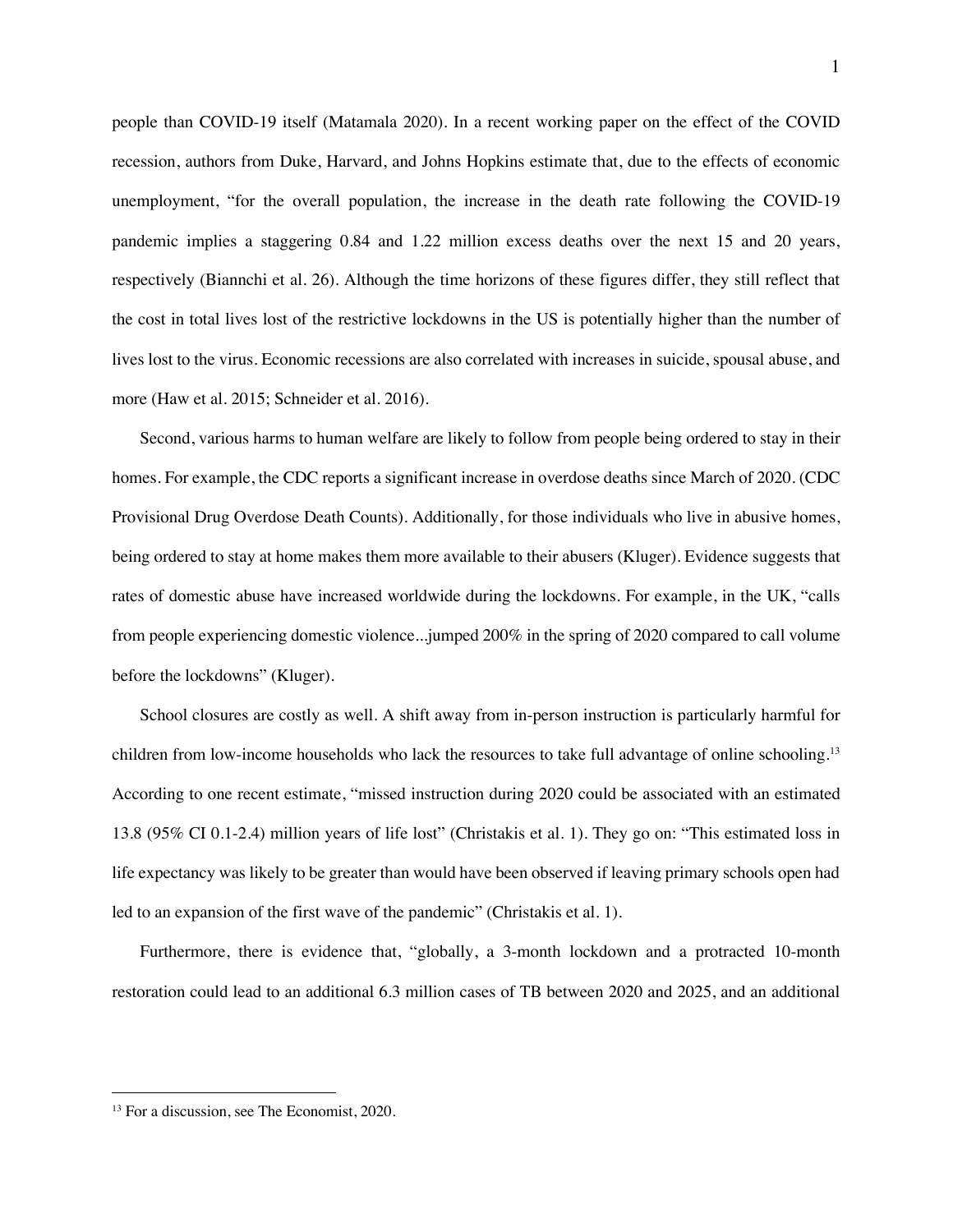1.4 million TB deaths during this time" (Stop TB Partnership 2020). This means that the fight to eradicate TB could face "a setback of at least 5 to 8 years" (Stop Partnership 2020).

Third, consider the effects of policies accompanying lockdown. The lockdown policy is almost always paired with large-scale stimulus from the government. Such policies take out debts that someone, either future people or us in the future, will have to pay for. Moreover, there is reason to believe that large debt has an adverse effect on economic growth, a result that can have dramatic but underappreciated consequences for social welfare (Chudik et al. 2018).

Fourth, the lockdowns, although they are motivated in part by the goal of not overwhelming the medical system, will have the effect of decreasing the capabilities of the medical profession. There is reason to believe that the healthcare industry will be strained by the pandemic, which means that the lockdown ultimately has the effect of making medical care more expensive at the margins. In short, as people are told to not see the doctor for anything other than emergencies, hospital revenues decrease dramatically.<sup>14</sup> And, in the aftermath of the crisis, the economic downturn will cause people to put off medical procedures, leading to less revenue for the medical profession and ultimately more expensive services later on for the patient (Cutler 2020). As Cutler says, as of early April 2020, "some primary practices are reporting reductions in the use of health care services of up to 70%. Without major cash reserves, the salaries of clinical staff are being frozen or reduced…For the week ending on March 21, the second largest source of unemployment insurance claims in Michigan was from health care businesses" (Cutler 2020). And, as Bindman adds, "the combined volume of in-person and telehealth visits is about 40% of what it was before the pandemic" (Bindman 2020).

As some of the arguments above indicate, lockdowns not only carry their own costs in terms of the loss of life but also in terms of the loss of *quality* of life. Economist Bryan Caplan (writing in November 2020) notes that if we take each month of "COVID life" to be worth "only 5/6ths as much as normal time," then the costs of the lockdowns almost certainly exceed the benefits. Here's Caplan (2020):

<sup>&</sup>lt;sup>14</sup> For evidence of this, see American Hospital Association (2020).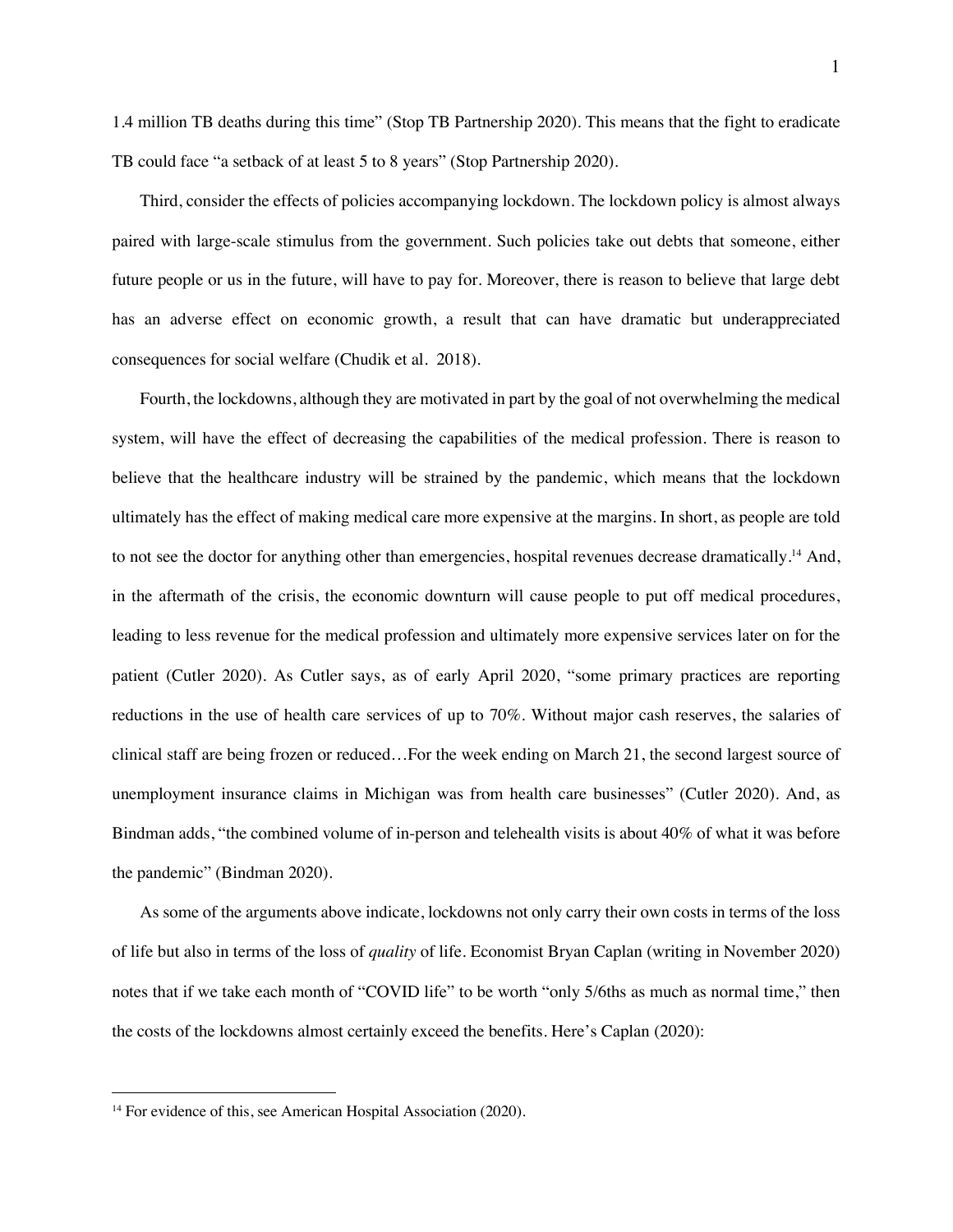We've now endured 8 months of COVID life. If that's worth only 5/6ths as much as normal time, the average American has now lost 4/3rds of a month. Multiplying that by the total American population of 330M, the total loss comes to about 37 million years of life. That's about *15 times* the reported estimate of the direct cost of COVID […] You have to ask yourself: If normal life had continued unabated since March, how many additional life-years would have been lost? I can believe that the number would have been double what we observed, even though no country on Earth has done so poorly. With effort, I can imagine that the number would have been triple what we observed. There's a tiny chance it could have been five times worse. But fifteen times? No way.

Using Caplan's heuristic, economist Douglas Allen estimated that (as of March 2021) Canada lost 6.3 million years of life due to the lockdown. As of March 2021, Canada has 22,716 COVID deaths (Allen 42). This equals 222,389 years of life lost (Allen 42). Compare this to how many lives may have been lost without a lockdown. Let's take an extreme assumption first. According to the Imperial College London model, without a lockdown Canada would have experienced an extra 177, 281 deaths (Allen 42). This amounts to roughly 1,735,580 life years lost, given relevant age and life expectancy assumptions (Allen 42). Therefore, the lockdown saved 1,735,580 life years at the cost of 6,300,000, for a cost-benefit ratio of 3.6 (Allen 43). As Allen notes, "nothing close to this rate of death happened anywhere in the world. However, even in this extreme case, lockdown is a failure as a policy by cost/benefit standards" (Allen 43).

Suppose we make a more modest assumption, namely that COVID deaths would be 10% higher without a lockdown. In this case, the lockdowns saved 22,333 life years at the cost of 6,300,000 life years lost, for a cost-benefit ratio of 282 (Allen 42-43). As Allen puts it, "it is possible that lockdown will go down as one of the greatest peacetime policy failures in Canada's history" (Allen 1).

These calculations are of course rough. However, our point is simply that it is far from clear if the net welfare effects of the lockdowns are such that they make them the obviously correct policy solution.

At this point, one might object that the aforementioned harms were not due to the lockdowns themselves but rather people's voluntary decisions to avoid COVID risks and stay home. For example, Gooldbee and Syverson argue that "individual choices were far more important [than legal shutdown orders] and seem tied to fears of infection" (1). If this is the case, worries about the welfare costs of the lockdown are lessened. However, at the same time, the argument for the lockdown is thereby weakened, because insofar as people voluntarily restricted their own activity, the suspension of civil liberties associated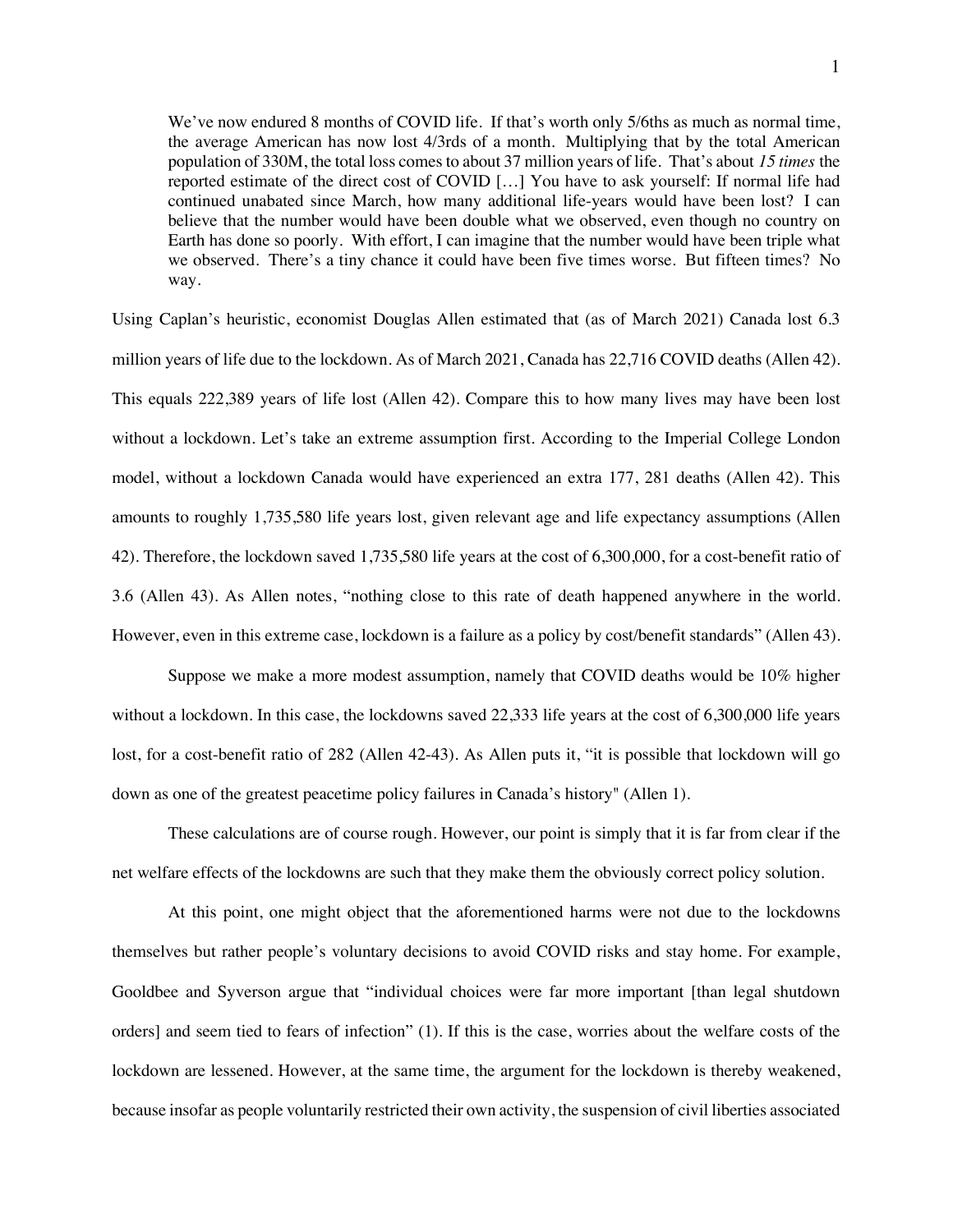with a lockdown was unnecessary. Of course, the lockdowns must have kept some people at home who would otherwise have gone about their lives as normal, an outcome that undoubtedly has public health benefits. But evidence that people voluntarily restrained themselves casts doubt on whether the net benefit of the lockdowns is great enough to render their restrictions on civil liberties justified, all things considered.

### **§2. iv. ARE THERE COMPARABLE BUT LESS RESTRICTIVE MEASURES?**

The last question to ask is this: should lockdown proponents favor less restrictive alternatives than a lockdown for the whole population? Below we consider two possibilities.

First, governments might impose a lockdown for vulnerable populations and not for others. This policy has been proposed in a variety of different forms. At its core, it involves a mixed strategy that requires vulnerable groups (the elderly, the immunodeficient, etc.) to stay at home while allowing people who are in low risk categories to re-enter society as normal.<sup>15</sup> Critics object that such a policy is discriminatory (Nix), whereas proponents argue that it's better to preserve the liberty of some rather than none (Savulescu and Cameron). We take no stand on this proposal except to note that it is a less restrictive alternative that is worth considering.

Another option is to implement fewer, if any restrictions, that apply to the public at large. The most radical version of this approach would involve enforcing social distancing via the norms of civil society and restricting mandatory quarantines only for those individuals who have a confirmed diagnosis. A less radical alternative would retain some certain state-mandated restrictions such as mandatory masking in enclosed public spaces while removing other restrictions such as those on movement. Indeed, one estimate suggests that a mask mandate could have stopped up to 74% of the new infections associated with the scaling back of lockdown measures.<sup>16</sup> Thus, a mask mandate may yield much of the safety benefit of a lockdown without many of the costs mentioned above.

### **§3. CONCLUISON**

<sup>&</sup>lt;sup>15</sup> Early in the pandemic, several people proposed versions of this policy, including John Romer, Alan Garber, and Studdtert.Savulescu and Cameron have given a recent defense of this view.

<sup>16</sup> Cooper et al (2020).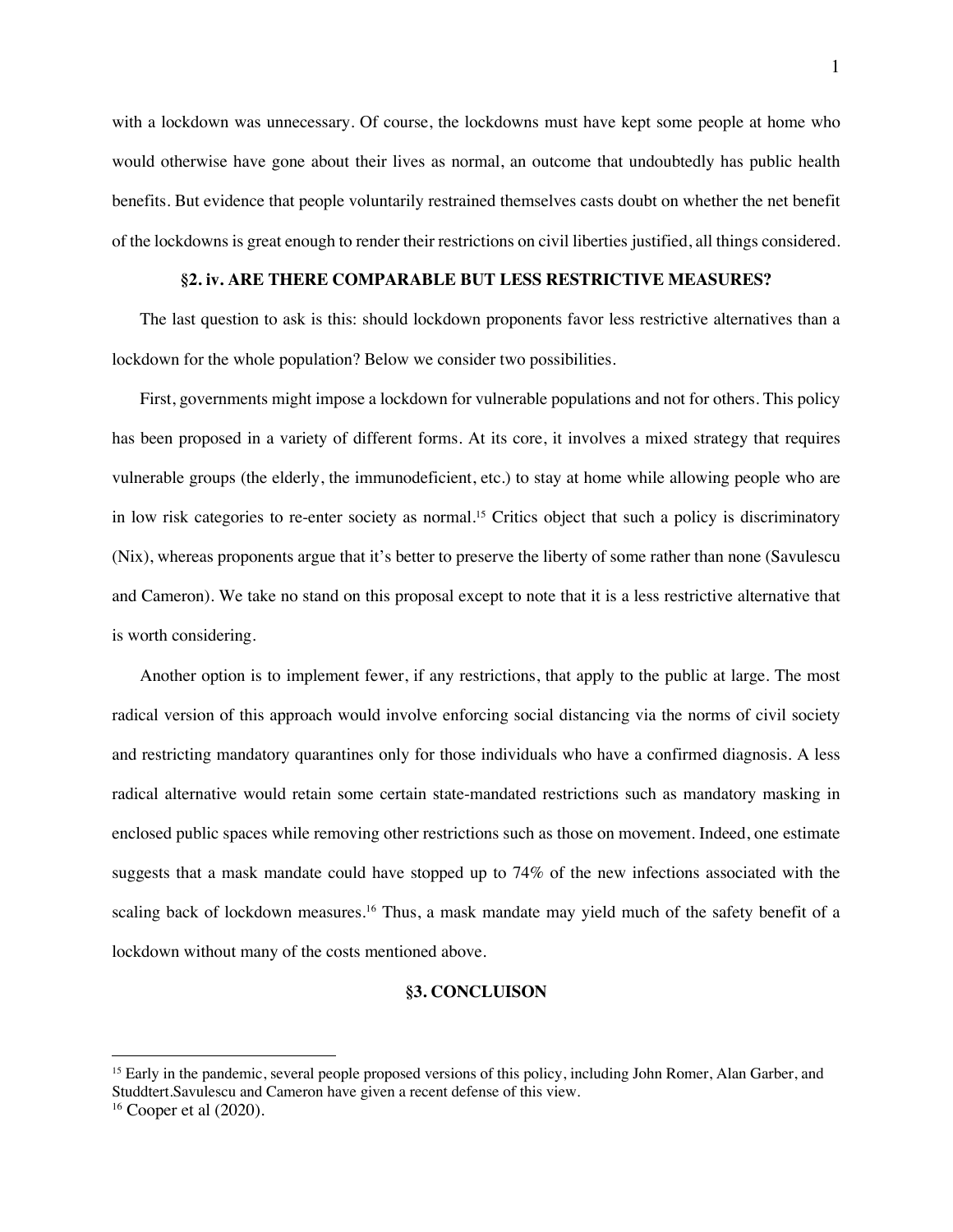We have argued that the justification for lockdowns is surprisingly weak. Our claim is not that lockdowns are unjustified but rather that the extent of the acceptance of lockdowns is not nearly proportionate to the strength of the arguments for lockdowns.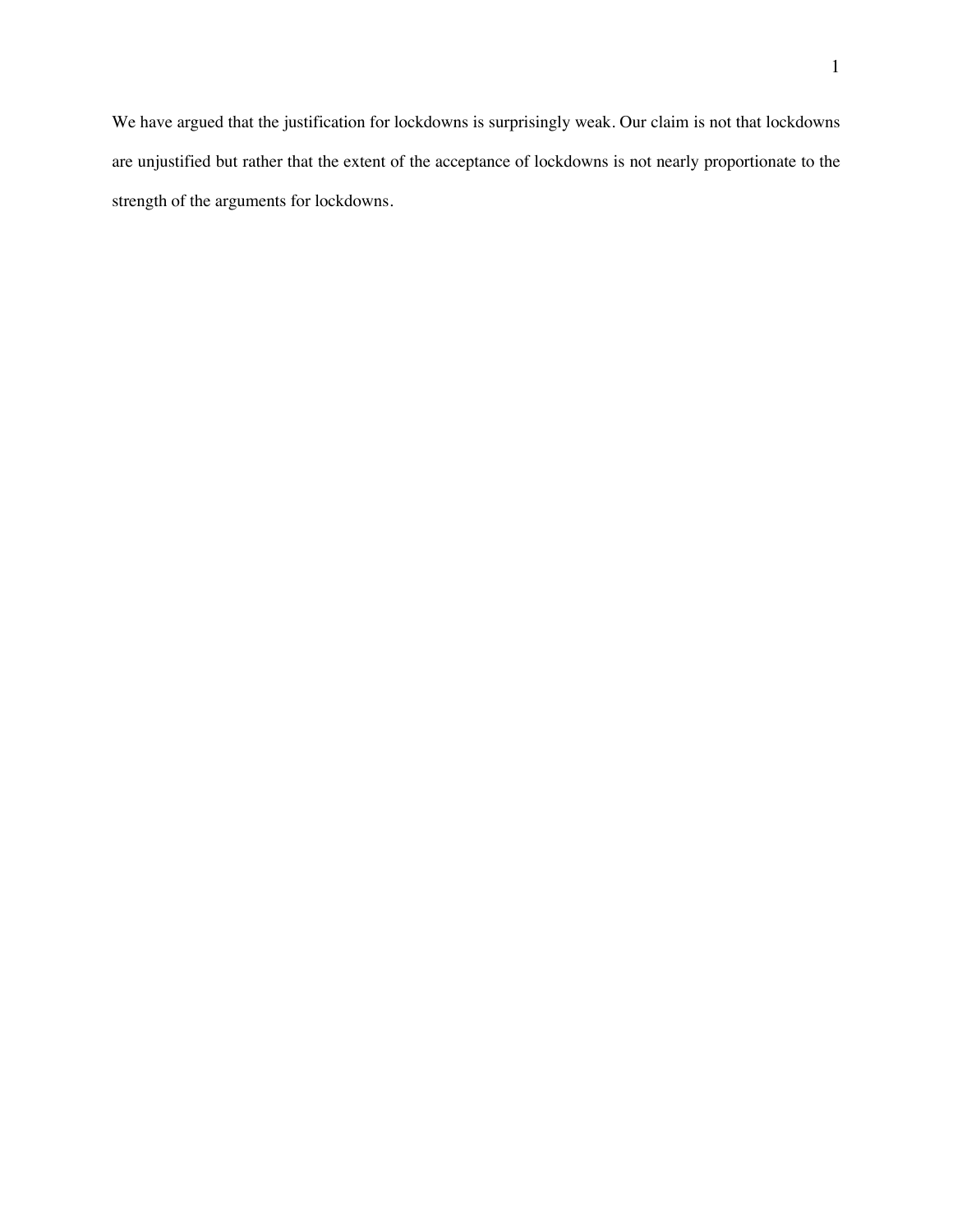#### **References**

- Allen, Douglas W. "Covid Lockdown Cost/Benefits: A Critical Assessment of the Literature." Working Paper: http://www.sfu.ca/~allen/LockdownReport.pdf
- American Hospital Association. 2020. "Hospitals and Health Systems Face Unprecedented Financial Pressures Due to COVID-19." *American Hospital Association*. https://www.aha.org/guidesreports/2020-05-05-hospitals-and-health-systems-face-unprecedentedfinancial-pressures-due
- Avery, Christopher, et al. 2020. "Policy implications of model of the spread of coronavirus: perspectives and opportunities for economists." *National Bureau of Economic Research Working Pape*r: https://www.nber.org/papers/w27007
- Baron, Jonathan and Sarah Leshner. 2000. "How Serious Are Expressions of Protected Values?" *Journal of Experimental Psychology* 6: 183-194.
- Bernal, Rafael. 2020. "Stephen Miller indicates immigration pause will be long term: report," *The Hill*  4.24.20. Accessed 5.8.20. Available at: https://thehill.com/homenews/administration/494572 stephen-miller-indicates-immigration-pause-will-be-long-term-report
- Bianchi, Francesco, Giada Bianchi, and Dongho Song. "THE LONG-TERM IMPACT OF THE COVID-19 UNEMPLOYMENT SHOCK ON LIFE EXPECTANCY AND MORTALITY RATES." 2021. National Bureau of Economic Research Working Paper 28304: https://www.nber.org/system/files/working\_papers/w28304/w28304.pdf
- Bindman, Andrew. 2020. "Avoiding a Health Care Financial Meltdown." *JAMA Health Forum*: https://jamanetwork.com/channels/health-forum/fullarticle/2765933
- Blackburn, Justin, Constantinn Yiannoutsos, and Aaron Carroll. "Infection Fatality Ratios for COVID-19 Among Noninstitutionalized Persons 12 and Older: Results of a Random-Sample Prevalence Study." *Annals of Internal Medicine* 174, no. 1 (2021): 135-136.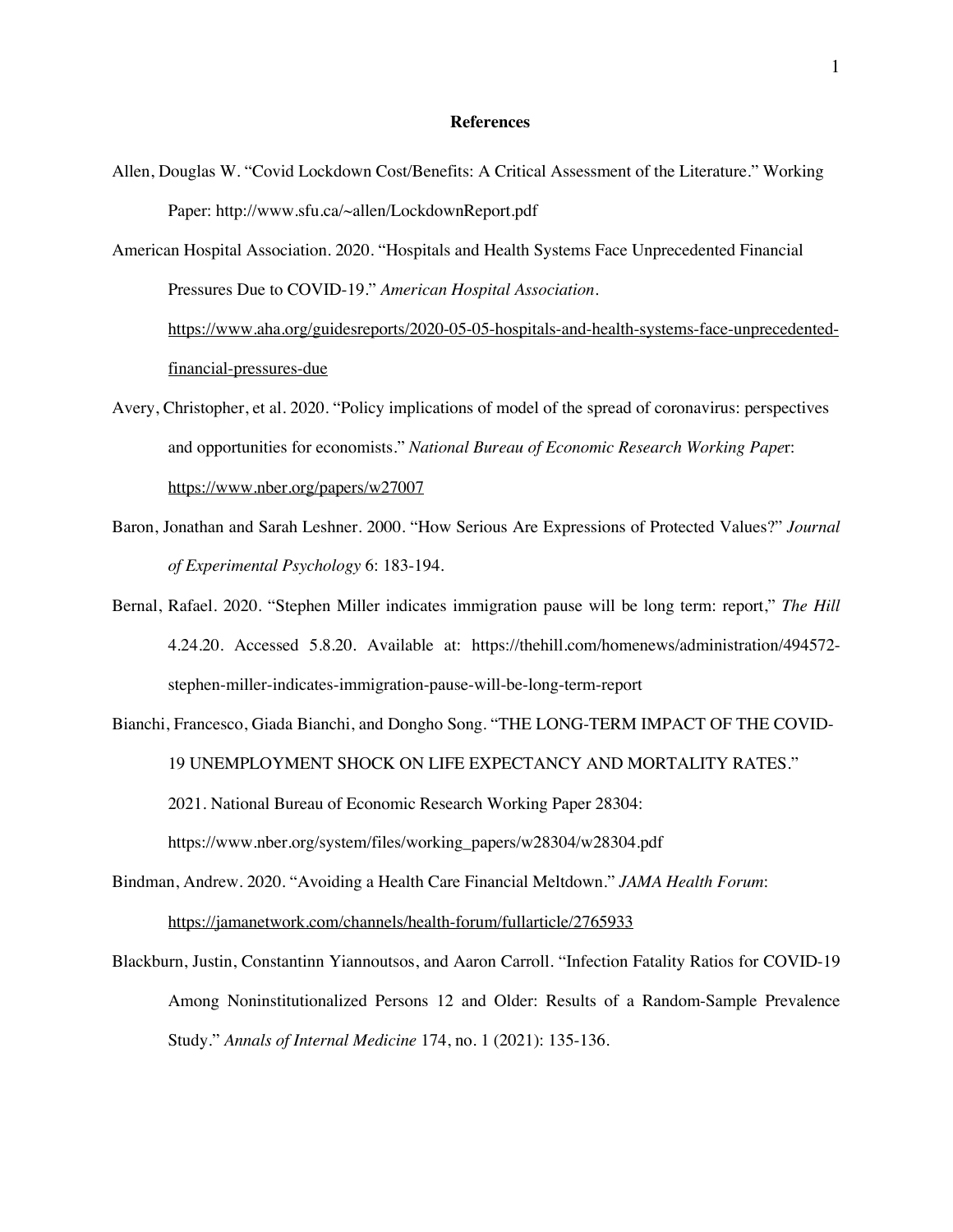Brands, Hal. "Hungary's Orban Uses Covid-19 Crisis for Another Power Grab." Bloomberg (June 19, 2020): https://www.bloomberg.com/opinion/articles/2020-06-20/hungary-s-orban-uses-covid-19 crisis-for-another-power-grab

Brandt, Richard. 1992. *Morality, Utilitarianism, and Rights*, New York: Cambridge University Press, 1992.

- Campbell, Troy and Aaron Kay. 2014. "Solution Aversion: On the Relation Between Ideology and Motivated Disbelief." *Journal of Personality and Social Psychology* 107: 809–824.
- Caplan, Bryan. "Life-Years Lost: The Quantity and The Quality." EconLog (2020): https://www.econlib.org/life-years-lost-the-quantity-and-the-quality/
- Center for Disease Control and Prevention. 2020. Coronavirus Disease 2019: Cases in the US. https://www.cdc.gov/coronavirus/2019-ncov/cases-updates/cases-inus.html?fbclid=IwAR3QdQyhJel1J6fmEqKtcA5hOkwoOZTLaCv56UCa9ZGegvugP62jFVUhto U
- Centers for Disease Control and Prevention. 2021. "COVID data tracker." https://covid.cdc.gov/coviddata-tracker/#forecasting\_weeklydeaths
- Centers for Disease Control and Prevention. 2021. "Burden of Influenza."

https://www.cdc.gov/flu/about/burden/index.html

- Centers for Disease Control and Prevention. 2021. "Provisional Drug Overdose Death Counts." https://www.cdc.gov/nchs/nvss/vsrr/drug-overdose-data.htm
- Chandan, Joht Singh, et al. 2020. "COVID-19: a public health approach to manage domestic violence is needed." *The Lancet*: 1.
- Chandler, Simon. 2020. "Coronavirus Could Infect Privacy And Civil Liberties Forever," *Forbes* 3.23.20. Accessed 5.8.20. Available at: https://www.forbes.com/sites/simonchandler/2020/03/23/coronavirus-could-infect-privacy-andcivil-liberties-forever/#55ee8eab365d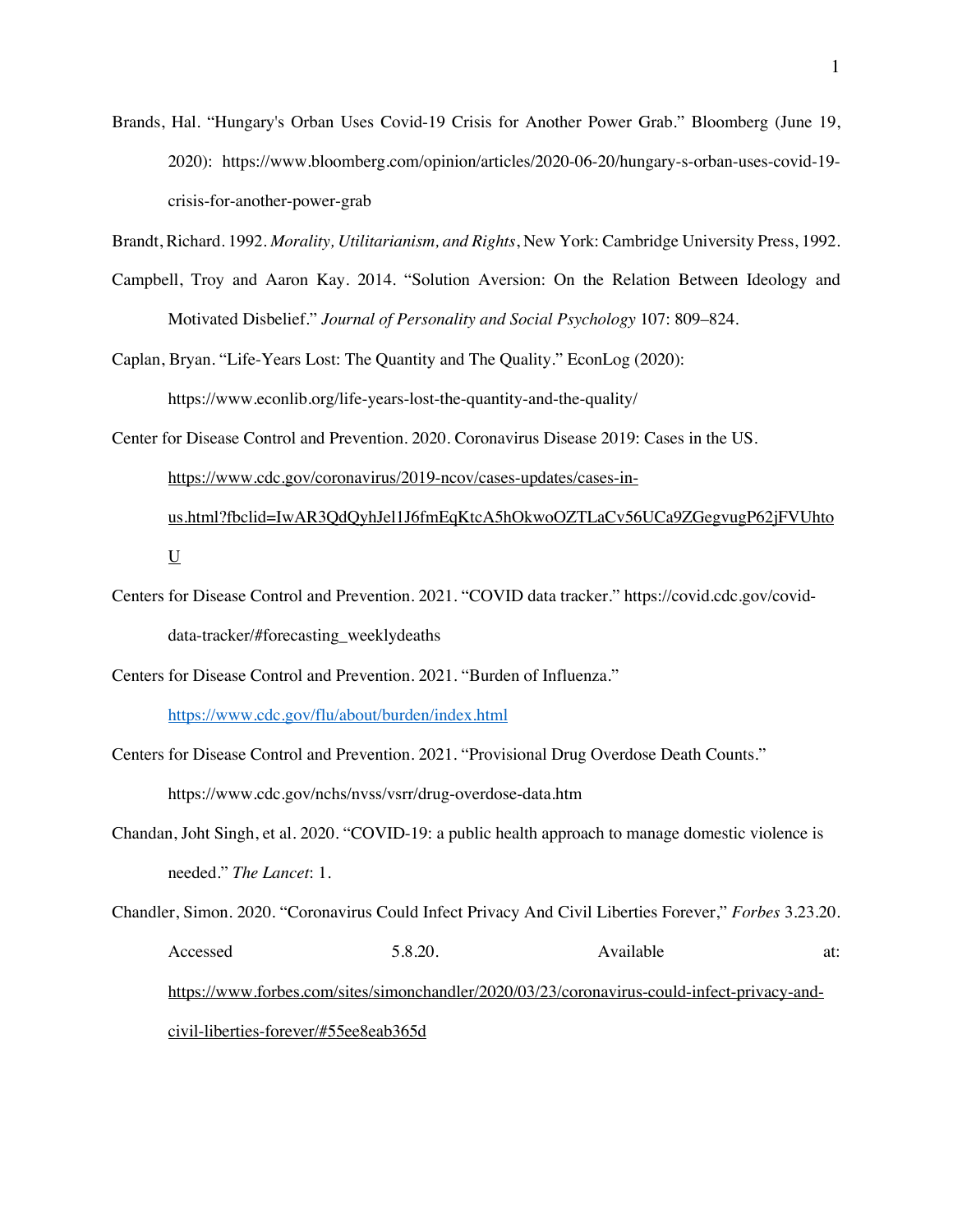- Christakis, Dimitri, Will Van Cleve, and Frederick Zimmerman. "Estimation of US Children's Educational Attainment and Years of Life Lost Associated With Primary School Closures During the Coronavirus Disease 2019 Pandemic." *JAMA Network Open* 3, no. 11 (2020):1-12.
- Chudik, Alexander, Kamiar Mohaddes, M. Hashem Pesaran and Mehdi Raiss. 2018. "Rising Public Debt to GDP Can Harm Economic Growth." *Economic Letter, Dallas Fed* 13: 1-4.
- Clay, James and Matthew Parker. 2020. "Alcohol use and misuse during the COVID-19 pandemic: a potential public health crisis?" *The Lancet*: 1.
- Daniel Cooper, Vaishali Garga, María José Luengo-Prado, and Jenny Tang. 2020. "The Roles of Mobility and Masks in the Spread of COVID-19," *Federal Reserve Bank of Boston.*  https://www.bostonfed.org/publications/current-policy-perspectives/2020/the-roles-ofmobility-and-masks-in-the-spread-of-covid-19.aspx
- Culter, David. 2020. "How Will COVID-19 Affect the Health Care Economy?" *JAMA Forum*: https://jamanetwork.com/channels/health-forum/fullarticle/2764547
- Elledge, Stephen. "2.5 Million Person-Years of Life Have Been Lost Due to COVID-19 in the United States." Preprint (2020): DOI: : https://doi.org/10.1101/2020.10.18.20214783; t
- Dahlberg, Matz, et al. "Effects of the COVID-19 Pandemic on Population Mobility under Mild Policies: Causal Evidence from Sweden." Working paper: https://arxiv.org/abs/2004.09087.
- Daniel Matamala, 2020. "Economic Crisis and Poverty Might Kill More People Than the Coronavirus," *Pro Market: The blog of the Stigler Center at the University of Chicago Booth School of Business.*  4.23.20. Accessed 5.8.20. Available at: https://promarket.org/economic-crisis-and-poverty-mightkill-more-people-than-the-coronavirus/
- Davis, Lt. Col. Daniel L. 2018. "Abuse of the 2001 AUMF weakens our national security," *The Hill* 2.28.18. Accessed 5.8.20: https://thehill.com/opinion/national-security/376067-abuse-of-the-2001-aumfweakens-our-national-security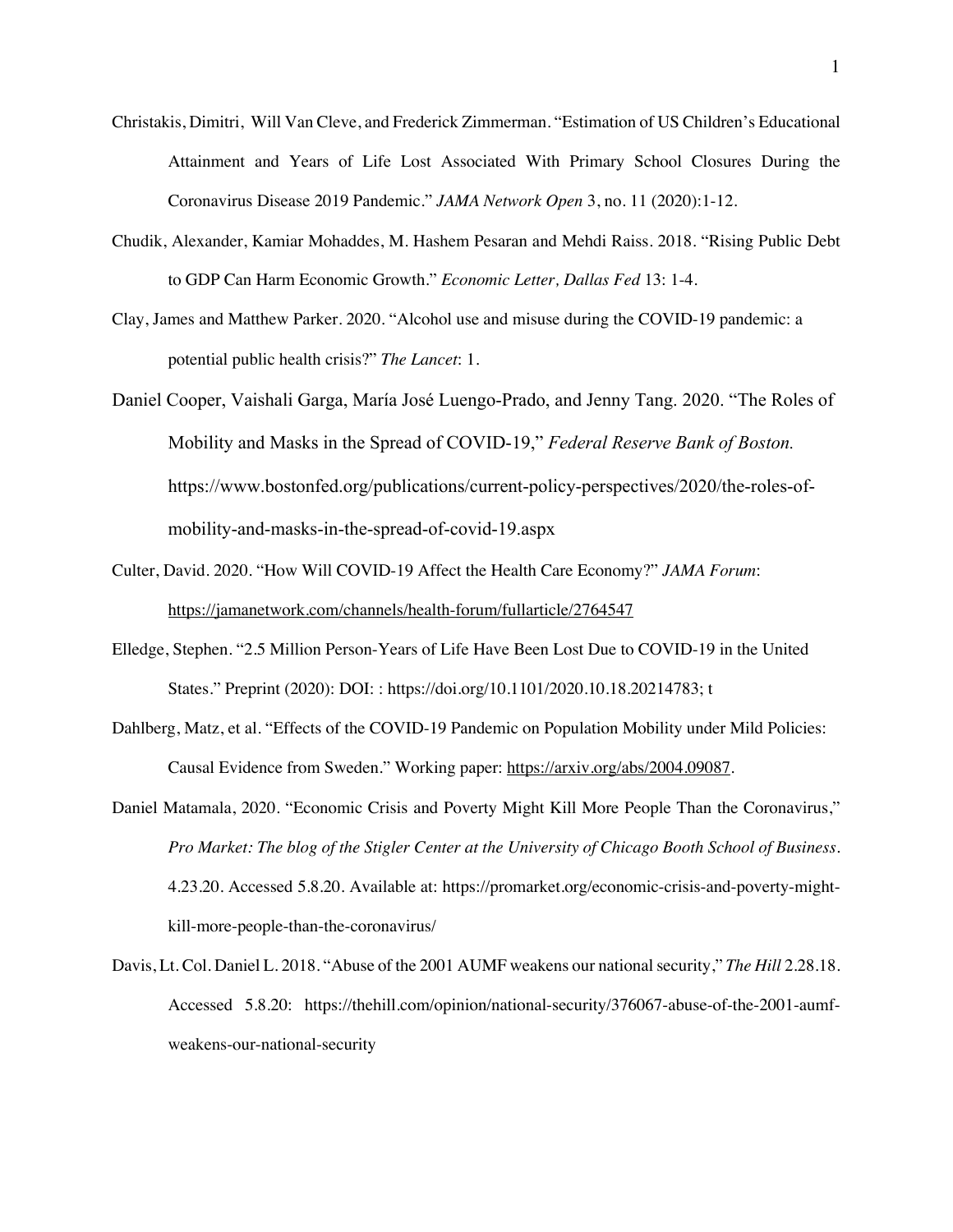- Drummond, Caitlin and Baruch Fischhoff. 2017. "Individuals With Greater Science Literacy and Education Have More Polarized Beliefs on Controversial Science Topics," *PNAS* 8.21.17, 1-6.
- Economist. 2020. "The Pandemic is widening educational inequality." *The Economist*. https://www.economist.com/graphic-detail/2020/07/27/the-pandemic-is-widening-educationalinequality
- Flanigan, Jessica. 2017. *Pharmaceutical Freedom*. New York: Oxford University Press.
- Freiman, Christopher. 2013. "Utilitarianism and Public Justification." *Journal of Social Philosophy*. 44, no. 3: 250-269.
- Goolsbee, Austan and Chad Syverson. "FEAR, LOCKDOWN, AND DIVERSION:
	- COMPARING DRIVERS OF PANDEMIC ECONOMIC DECLINE 2020" National Bureau of Economic Research Working Paper 27432.

https://www.nber.org/system/files/working\_papers/w27432/w27432.pdf

- Hall, Mark and David Studdert. 2020. "Privileges and Immunity Certification During the COVID-19 Pandemic." *Journal of the American Medical Association*: 1.
- Hamilton, Isobel Asher. "Edward Snowden says COVID-19 could give governments invasive new datacollection powers that could last long after the pandemic." *Business Insider* 3.27.20. Accessed 5.8.2. https://www.businessinsider.com/edward-snowden-coronavirus-surveillance-new-powers-2020-3
- Haw, Camilla, et al. 2015. "Economic recession and suicidal behaviour: Possible mechanisms and ameliorating factors." *International Journal of Social Psychiatry* 61, no. 1: 73-81.
- Heath, Brad. "Americans Divided on Party Lines Over Risk From Coronavirus: Reuters/Ipsos Poll," *Reuters* 3.6.20. Accessed 5.8.20. https://www.reuters.com/article/us-health-coronavirus-usapolarization/americans-divided-on-party-lines-over-risk-from-coronavirus-reuters-ipsos-pollidUSKBN20T2O3
- Higgins-Dunn, Noah and Jasmine Kim. 2020. "NY Gov. Cuomo says he won't sacrifice human lives to reopen the economy: The argument is 'absurd'." *CNBC*. 5.7.20. Accessed 5.8.20. Available at: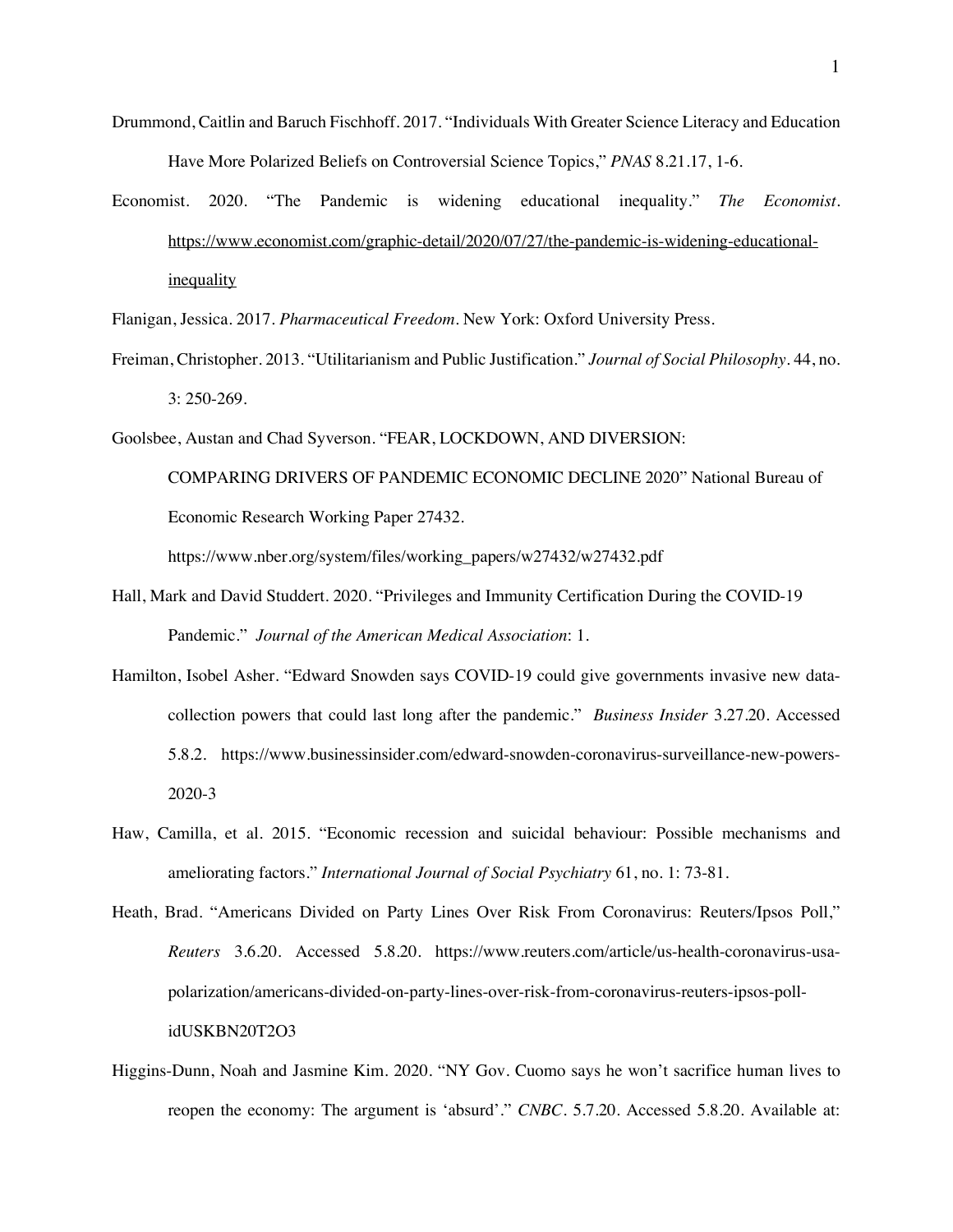https://www.cnbc.com/2020/05/07/ny-gov-cuomo-says-he-wont-sacrifice-human-lives-to-reopenthe-economy-the-argument-is-absurd.html

Hodal, Kate. "Covid used as pretext to curtail civil rights around the world, finds report." *The Guardian* (Dec 2020): https://www.theguardian.com/global-development/2020/dec/09/covid-used-aspretext-to-curtail-civil-rights-around-the-world-findsreport?fbclid=IwAR0CZwWv1tM29Q9ieJTPiKEDDD3XfJBT0SAShg4qEMi2lcn4qMxyGXKNt

7Q

- Hooker, Brad. 2000. *Ideal Code, Real World.* Oxford: Oxford University Press.
- *Human Rights Watch*. 2020. "Human Rights Dimensions of COVID-19 Response." 3.19.20. Accessed 5.7.20: https://www.hrw.org/news/2020/03/19/human-rights-dimensions-covid-19-response
- Hutchinson, Bill. "Recovering addicts say coronavirus creates new challenge to stay sober." *ABC News* (April 2020): https://abcnews.go.com/Health/lot-struggles-recovering-addicts-coronaviruscreates-challenge-stay/story?id=69914643
- IGM Forum. 2020. "Policy for the COVID-19 Crisis." 3.27.20. Accessed 5.8.20. Available at: http://www.igmchicago.org/surveys/policy-for-the-covid-19-crisis/
- IGM Forum. 2020. "Supplying Kidneys," 3.11.14. Accessed on 5.7.20. Available online at: http://www.igmchicago.org/surveys/supplying-kidneys/ and IGM Forum, "Low-Skilled Immigrants," 12.10.13. Accessed on 5.7.20. Available online at: http://www.igmchicago.org/surveys/low-skilled-immigrants/
- Joseph van Holm, Eric, Jake Monaghan, Dan Shahar, JP Messina, and Chris Surprenant. 2020. " The Impact of Political Ideology on Concern and Behavior During COVID-19". Available at SSRN: https://ssrn.com/abstract=3573224
- Kahan, Dan, Hank Jenkins-Smith, and Donald Braman. 2011. "Cultural Cognition of Scientific Consensus." *Journal of Risk Research* 14: 147-174.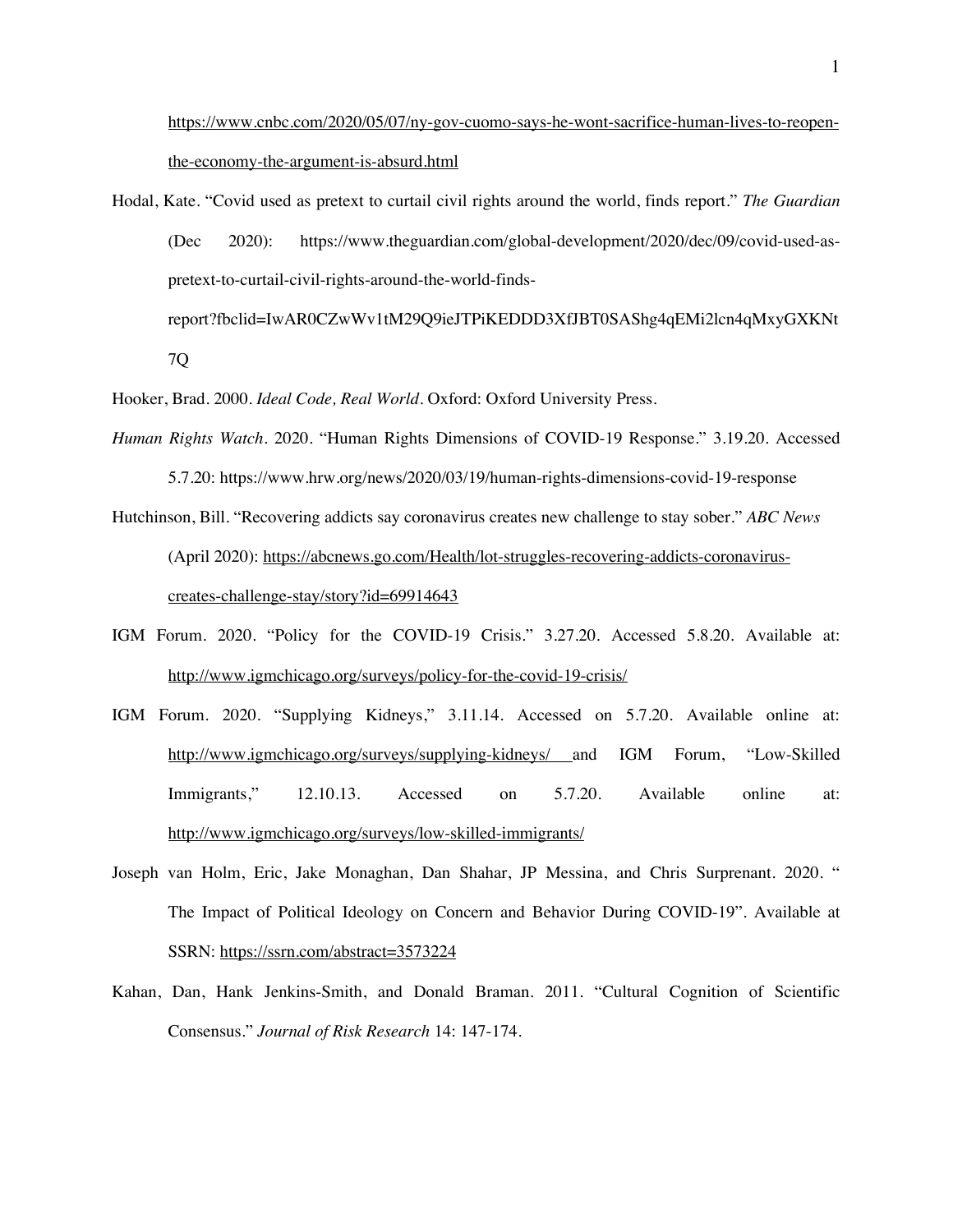- Klar, Rebecca. 2020. "Cuomo: It's Not the Economy or Public Health, It's Both." *The Hill*. 3.24.20. Accessed 5.8.20. Available at: https://thehill.com/policy/healthcare/489215-cuomo-its-not-theeconomy-or-public-health-its-both
- Kluger, Jeffrey. "Domestic Violence Is a Pandemic Within the COVID-19 Pandemic." *Time* (2020): https://time.com/5928539/domestic-violence-covid-19/
- Kravets, David. 2013. "Patriot Act Author Says NSA Is Abusing Spy Law," *Wired* 9.5.13. Accessed 5.8.20. https://www.wired.com/2013/09/nsa-abusing-patriot-act/
- McNamara, Audrey. "UN food agency chief: World could see famines of "biblical proportions" within months." *CBS News* 4.22.20. Accessed 5.8.20: https://www.cbsnews.com/news/coronavirusfamines-united-nations-warning/
- Meunier, Thomas. 2020. "Full lockdown policies in Western Europe countries have no evident impacts on the COVID-19 epidemic." https://doi.org/10.1101/2020.04.24.20078717. This paper has not been through peer review.
- Moore, Michael. 1997. *Placing Blame: A General Theory of the Criminal Law*. Oxford: Oxford University Press.
- Myre, Greg. 2017. "Once Reserved For Spies, Espionage Act Now Used Against Suspected Leakers," *NPR*  6.28.17. Accessed 5.8.20: https://www.npr.org/sections/parallels/2017/06/28/534682231/oncereserved-for-spies-espionage-act-now-used-against-suspected-leakers
- Newport, Frank. 2001. "Trust in Government Increases Sharply In Wake of Terrorist Attacks," *Gallup*  10.12.01. Accessed 5.8.20: https://news.gallup.com/poll/4984/trust-government-increasessharply-wake-terrorist-attacks.aspx
- Newport, Frank. 2020. "Six Emerging Conclusions: Public Opinion and COVID-19," *Gallup* 3.27.20. Accessed 5.8.20: https://news.gallup.com/opinion/polling-matters/304646/five-emergingconclusions-public-opinion-covid.aspx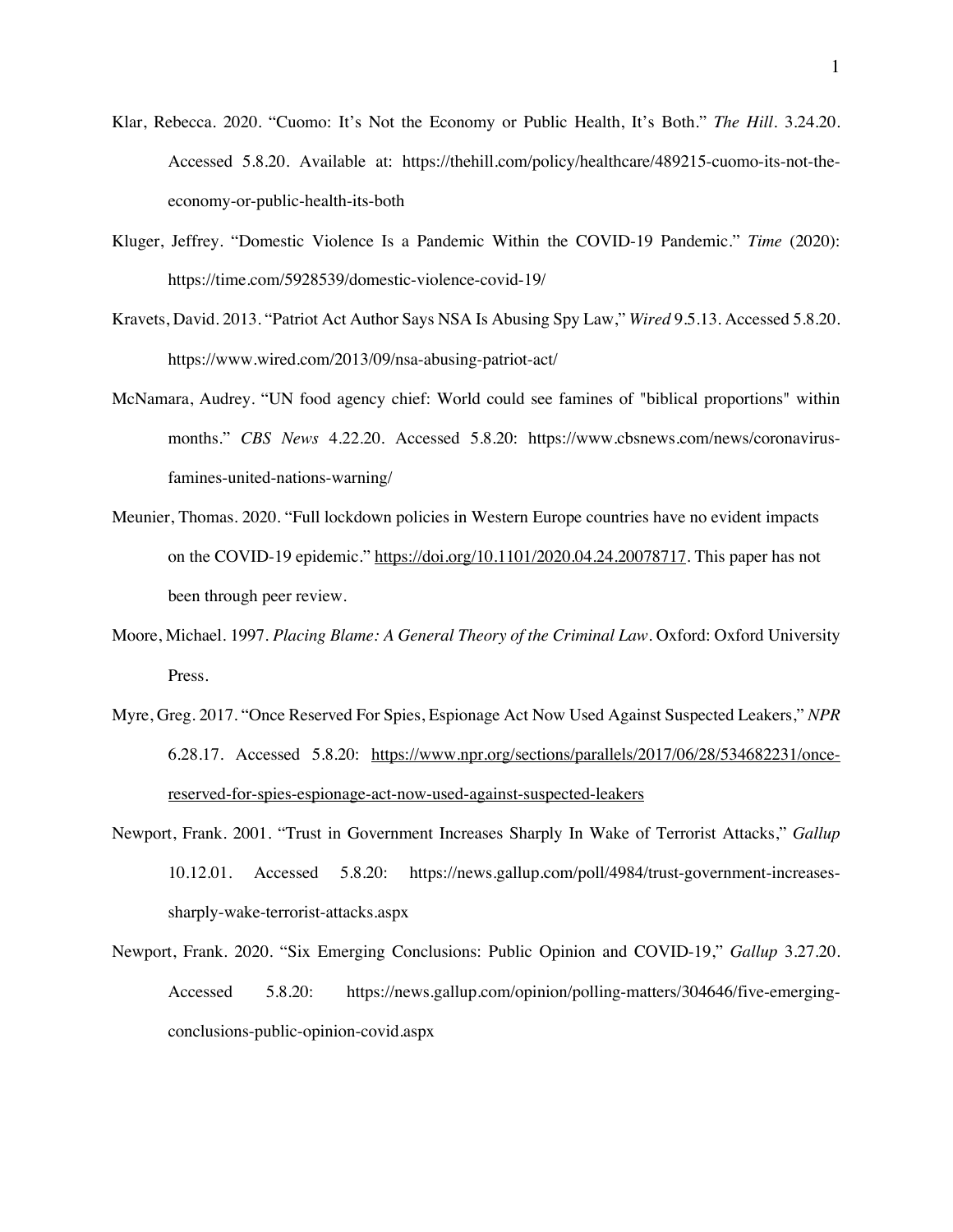- Nichols, Michelle. 2020. "U.N. warns economic downturn could kill hundreds of thousands of children in 2020," *Reuters* 4.16.20. Accessed 5.8.20. Available at: https://www.reuters.com/article/us-healthcoronavirus-children-un-idUSKBN21Y2X7
- Nix, Hayden P. "Canadian perspective on ageism and selective lockdown: a response to Savulescu and Cameron." Journal of Medical Ethics (2021): 1-2
- Nozick, Robert. 1974. *Anarchy, State, and Utopia*. New York: Basic Books,.
- Persad, Govind and Ezekiel Emanuel. 2020. "The Ethics of COVID-19 Immunity-Based Licenses ('Immunity Passports')." *Journal of the American Medical Association*: 1-2.

**Pettersson, Henrick, Byron Manley, and Sergio Hernandez. "Tracking coronavirus' global spread."** 

**CNN (2021): https://www.cnn.com/interactive/2020/health/coronavirus-maps-and-cases/**

Rawls, John. 1999. *A Theory of Justice*. Cambridge, MA: Harvard University Press.

- - - 2001. *Justice as Fairness: A Restatement*. Cambridge, MA: Harvard University Press.

- Ross, Janell. 2020. "Pattern of uneven social distancing enforcement coming into view, civil rights experts say," *NBC News*. https://www.nbcnews.com/news/nbcblk/pattern-uneven-socialdistancing-enforcement-coming-view-civil-rights-experts-n1216506
- Rozenblit, Leonid and Frank Keil. 2002. "The Misunderstood Limits of Folk Science: An Illusion of Explanatory Depth." *Cognitive Science* 26: 521-562.
- Sample, Ian. 2020. "Coronavirus exposes the problems and pitfalls of modelling." *The Guardian*. https://www.theguardian.com/science/2020/mar/25/coronavirus-exposes-the-problems-andpitfalls-ofmodelling?CMP=fb\_gu&utm\_medium=Social&utm\_source=Facebook&fbclid=IwAR2saLxmwb

USynYhBpy2jTOyedclKkIZlnJZ\_7mE5\_39sYKuVzo7C7v7S8k#Echobox=1585165158. March, 25 2020.

Savulescu, Julian, and James Cameron. "Why lockdown of the elderly is not ageist and why levelling down equality is wrong." Journal of Medical Ethics 46, no. 11 (2020): 717-721.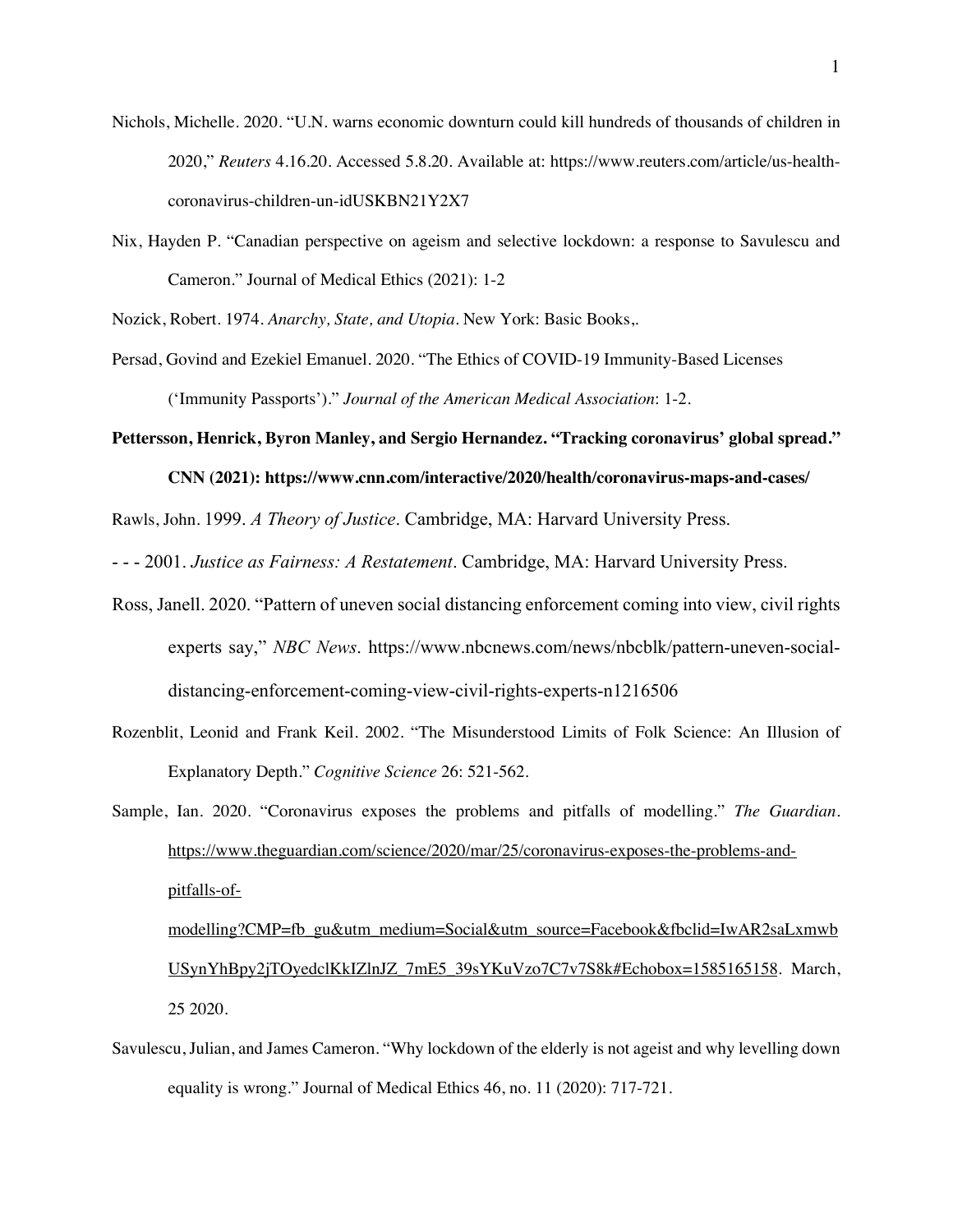- Schneider, Daniel, et al. 2016. "Intimate Partner Violence in the Great Recession." *Demography* 53, no. 2: 471-505.
- Singer, Peter and Michael Plant. "When Will the Pandemic Cure Be Worse than the Disease?" *Project Syndicate* 4.6.20. Accessed on 5.7.20. Available online at: https://www.projectsyndicate.org/commentary/when-will-lockdowns-be-worse-than-covid19-by-peter-singer-andmichael-plant-2020-04
- Siracusa Principles on the Limitation and Derogation Provisions in the International Covenant on Civil and Political Rights. 1985. New York: American Association for the International Commission of Jurists, 1985. Available at: https://www.icj.org/wp-content/uploads/1984/07/Siracusa-principles-ICCPR-legal-submission-1985-eng.pdf
- Stop TB Partnership in collaboration with Imperial College, Avenir Health, Johns Hopkins University, and USAID. "The potential impact of the COVID-19 response on tuberculosis in high-burden countries: a modelling analysis."

http://www.stoptb.org/assets/documents/news/Modeling%20Report\_1%20May%202020\_FINAL .pdf

- Studdert, David M. et al. 2020. "Disease Control, Civil Liberties, and Mass Testing-Calibrating Restrictions during the Covid-19 Pandemic." *The New England Journal of Medicine*: 1-3.
- Trump, Donald. 2020. "Proclamation Suspending Entry of Immigrants Who Present Risk to the U.S. Labor Market During the Economic Recovery Following the COVID-19 Outbreak." 4.22.20. Accessed 5.8.20. Available at: https://www.whitehouse.gov/presidential-actions/proclamation-suspendingentry-immigrants-present-risk-u-s-labor-market-economic-recovery-following-covid-19 outbreak/?utm\_source=link
- *United Nations Human Rights Office of the High Commissioner*, "COVID-19: States Should Not Abuse Emergency Measures to Suppress Human Rights." Accessed 5.7.20. Available at: https://www.ohchr.org/EN/NewsEvents/Pages/DisplayNews.aspx?NewsID=25722